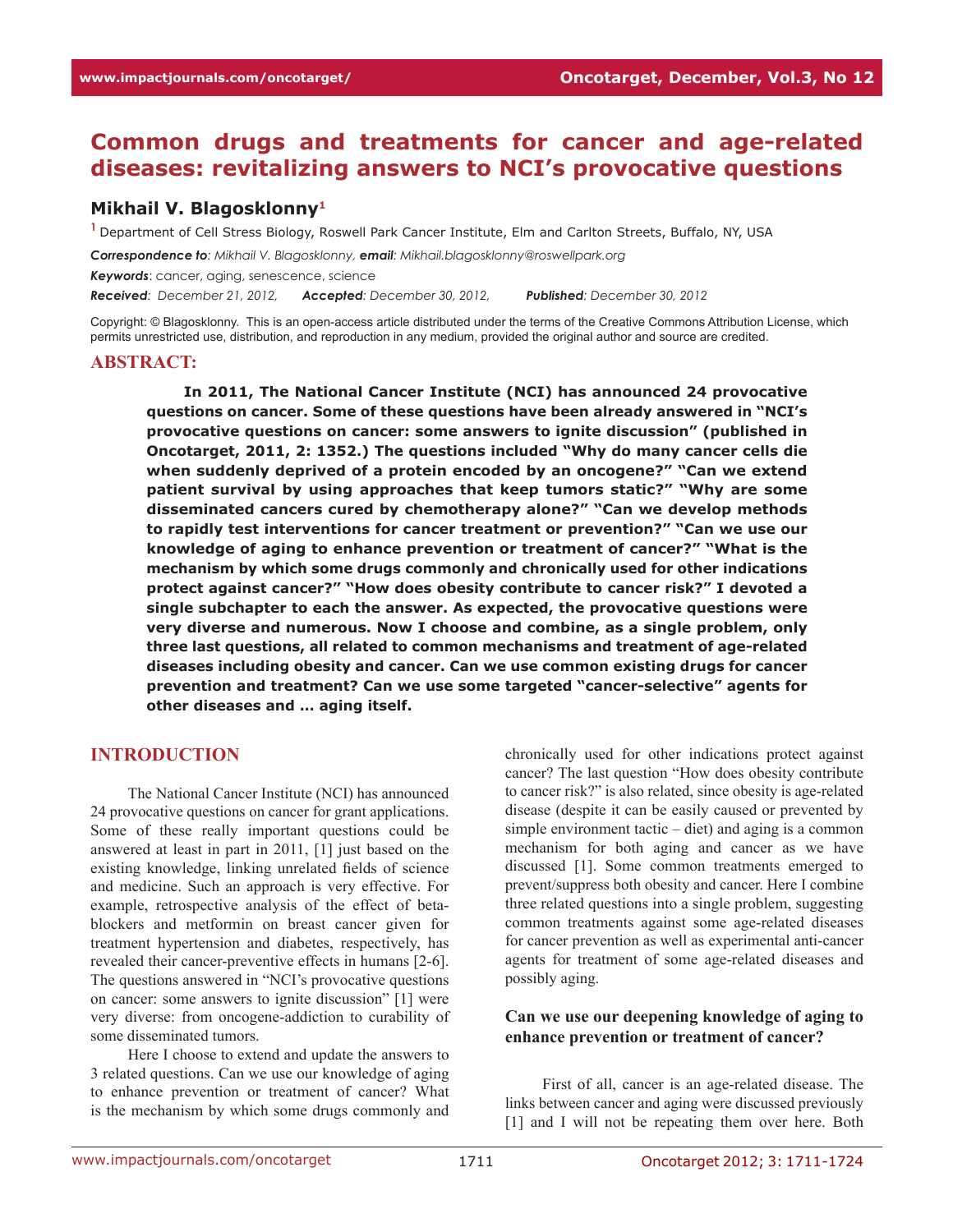senescent and cancer cells share the senescent phenotype [7, 8], including hyper-secretion [9-16]. The main difference between cancer and aging is that the control of cell cycle is disabled in cancer (by either loss of tumor suppressors that inhibit cell cycle (e.g., p16 [17-22]) or activations of activators of the cell cycle such as Myc [7, 23-39]. When the cancer cell is arrested by p16 induction, for instance, it becomes senescent (gerogenic conversion). But this is mTOR (and similar growth-promoting pathway) that drives gerogenic conversion (geroconversion) [7]. An arrested cancer cell is a senescent cell, whereas a proliferating senescent cell is a cancer cell [7]. Normal cells can become senescent by activation cytoplasmic nutrient-, mitogen-, stress-sensing and growth-promoting pathways such as mTOR. (I suggest the term gerogenic pathways, for brevity). If the cell cycle is blocked, such over-stimulated cells undergo gerogenic conversion (geroconversion), becoming senescent. What is common in cancer and senescence is the activation of growthpromoting signaling pathways such as mTOR [7, 40]. The mTOR pathway is constantly active in cancer cells due to mutations in receptor kinases, Ras, Akt, or loss of tumor suppressors (e.g., PTEN, TSC-2). [40-55]. Oncogenic transformation and gerogenic conversion are very close phenomena, involving similar signal-transduction molecules such as mTOR. Cancer and aging are not rivals but rather two faces of the same coin. In this minireview, I will not discuss other very interesting aspects of the relationship between cancer and aging, as well as the meaning of aging because it have been discussed [56], [57], [58-60] and also because the involvement of gerogenic (oncogenic) pathways driving geroconversion (a conversion from cell cycle arrest to senescence [7], [8, 40]) is "the knowledge that can be used for cancer prevention".

Geroconversion can be decelerated by rapamycin. A serious of experiments performed in diverse mammalian cells and models, demonstrated that mTOR is in fact involved in cellular aging [61-72], or strictly speaking, to gerogenic conversion. Furthermore, mTOR is involved in cell senescence and stem cell exhaustion in the organism [73-79].I need to repeat that rapamycin and other inhibitors of mTOR decelerate geroconversion [7]. But when geroconvesion is completed, rapamycin cannot reverse the event entirely. It is easier to decelerate and prevent senescence then reverse it. Eventually, hyperfunctions of the cells may be changed to malfunctions and the cells may become irresponsive to signals, including mTOR activators.

Calorie restriction (CR) deactivates the nutrientsensing mTOR pathway and delays both aging and cancer (and other age-related diseases) [80-86] . Very importantly, short-term CR suppresses cellular senescence in the organism [87, 88].

Now it would not be surprising that, inhibition of mTOR decelerates organismal aging [60, 89 [109-113],

and the [60, 108, 114]. Noteworthy, basal fasting levels of mTOR activity are increased in old mice [115]. Fasting is less effective in inhibiting mTOR, than rapamycin in mice [116].

Rapamycin and other rapalogs, metformin, as well as potential inhibitors of gerogenic pathways (currently under investigation in our laboratory) could be used for cancer prevention. But may other commonly used drugs can inhibit gerogenic pathways? This is a topic of the next question.

**PQ-5: Given the evidence that some drugs commonly and chronically used for other indications, such as an anti-inflammatory drug, can protect against cancer incidence and mortality, can we determine the mechanism by which any of these drugs work?** 

Certain drugs used for hypertension, atherosclerosis, diabetes, inflammation and immunossupression can protect against cancer. These drugs include rapamycin and other rapalogs, metformin, beta-blockers, angiotensinblockers, aspirin. Since cancer is an age-related disease, drugs that inhibit gerogenic pathways may prevent cancer. At conventional doses, these accidental cancer-preventive agents are relatively ineffective to treat cancer, implying that their cancer-preventive effects are not due to targeting cancer cells directly. Aspirin: The anti-inflammatory agent aspirin, decreases inflammation, one of hallmarks of senescent cells. In some cell models, salicylate acid and aspirin inhibit the mTOR pathway [117, 118]. Aspirin decreases cancer incidence in humans [119- 128]. Angiotensin-II-blockers. Inhibitors of angiotensin II activity include ACE inhibitors (such as captopril and lisinopril), which decrease angiotensin II production, and angiotensin receptor blockers such as losratan. Angiotensin-II-blockers suppress in hepatocarcinogenesis in rats [129] chemically-induced colon carcinogenesis obese mice and metastasis in mice [129-132]. In humans, use of these drugs is associated with a lower incidence of cancer occurrence [133-137]. In patients with renal transplantation, the use of angiotensin-II-blockers is associated with a two-fold reduced risk of skin cancers [138].

Angiotensin-II activates the mTOR pathway and causes cellular hypertrophy [139-149]. Therefore, angiotensin-II-blockers, which prevent these effects, are indirect inhibitors of mTOR.

**Beta-blockers**, which are used for therapy of hypertension, prevent breast cancer [2-4, 150-152].There are several publications that activators of beta-androgenic receptors can activate the mTOR pathway [153, 154]. Therefore, beta-blockers are expected to block mTOR activation.

**Rapamycin** decelerates geroconversion (conversion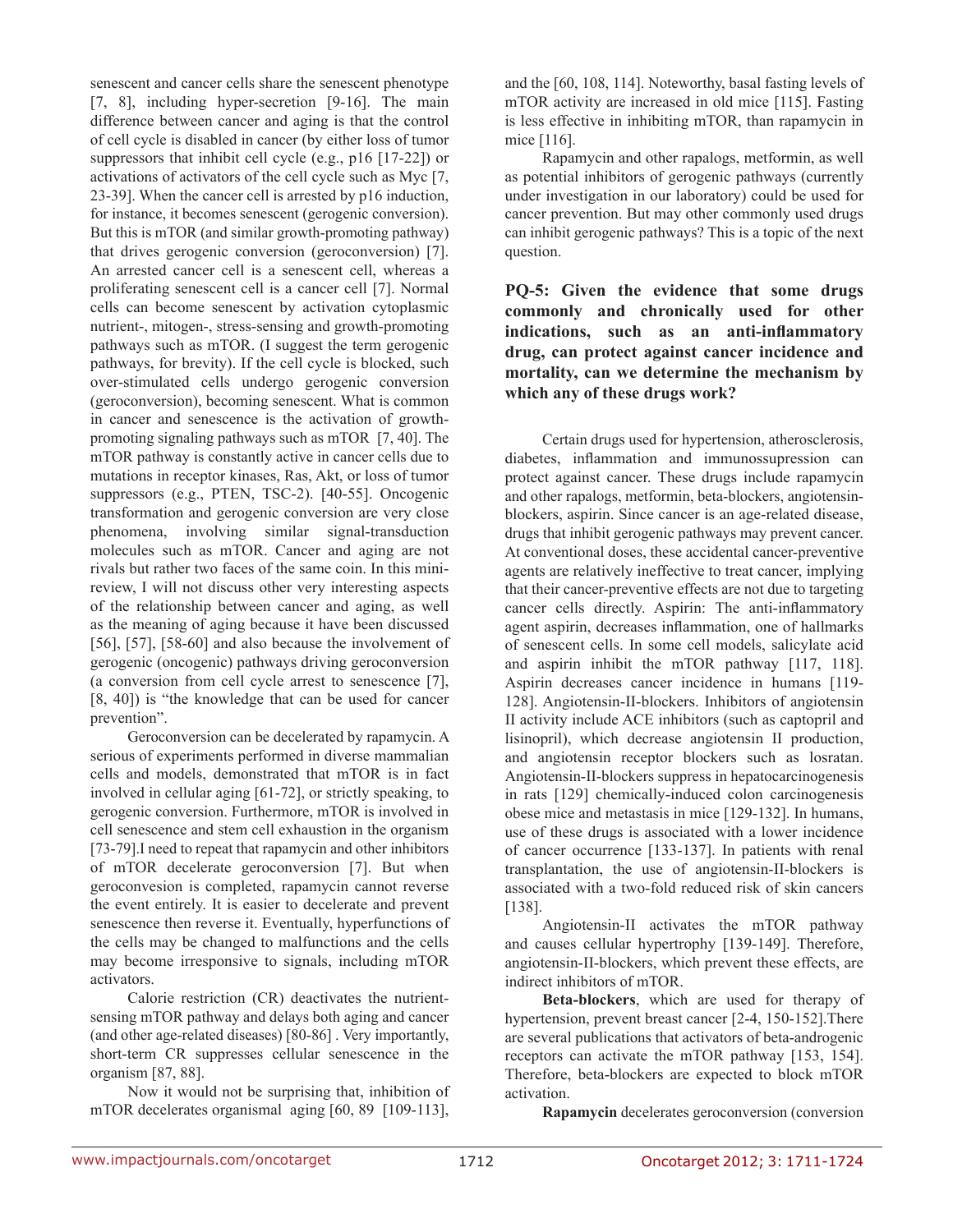of quiescence into senescence) in arrested cells [61-68, 155, 156]. Also rapamycin suppresses yeast aging and prolongs life span in *Drosophila* and mice [60, 89-113]. Rapamycin should delay cancer by slowing down the aging process. In fact, rapamycin prevents cancer in mice [157-164, 104, 105], and humans [165-169].

Finally, rapamycin prevents cancer in mice [104, 105, 112, 113, 157-164] and humans [165-169]. Its cancerpreventing effect may be indirect, due to prevention of senescent of normal stroma [170].

**Metformin**, an anti-diabetic drug, inhibits the mTOR pathway [171-173]. Metformin slows down aging, delays cancer and extend life span in rodents [174-182]. Also metformin decreases the risk of cancer in humans [5, 6, 183-193]. Metformin also exerts direct anti-cancer effects [54, 194-197]. Clinical studies in the neoadjuvant and adjuvant settings are ongoing; additional Phase 2 trials in the metastatic setting and proof of principle studies in the prevention setting are planned [198].

The NCI's questions "How does obesity contribute to cancer risk?" was discussed previously [1] and references within. Here I first outline the most important points discussed in [1]. There are many theories on how obesity promotes cancer, which mostly all are partially correct because there are simultaneously several mechanisms of how obesity contribute to cancer and each theory is based on some of them [199], [200], [201-205]

Without discussing them again [1], I emphasize one universal mechanism that obesity promotes cancer by over-activating the nutrient-sensing mTOR pathway in both normal and cancer cells.

Although obesity is an age-related disease, both genetic predisposition (other then age-related quasiprogrammed genes) and especially environment play enormous roles. Obesity can be often induced independent of aging process by simple overeating. But still almost all people would gain weight after 30, unless they actively restrict their food intake. Most fitness-conscious people do, but unfortunately many others do not. As an aside, successful restriction of caloric intake can be considered by itself a treatment for obesity. Still visceral fat, the most dangerous for the human health, accumulates in old animals and humans, compared with younger animals and humans. Obesity is a disease that accelerates all other agerelated diseases: diabetes, kidney disease, atherosclerosis, liver fibrosis, hypertension, the propensity to blood clots, neurodegeneration, sarcopenia, osteoporosis and of course cancer. Obesity accelerates aging and dramatically shorten life span. The links between obesity and cancer are direct, indirect and as well as causative and correlative. In all cases, mTOR is involved [1].

We can summarize the following mechanisms [1]:

a. Obesity can promote cancer directly by secretion several factors, including pro-inflammatory , by the adipose tissue and can directly stimulate tumor growth.

b. Obesity causes hormonal changes such as

insulinemia and insulin promotes cancer.

c. Obesity can promote cancer by accelerating aging, obesity can accelerate aging and aging promotes cancer.

d. Aging can promote both obesity and cancer.

e. The relationships between them have been shown previously (in figure 2 [1]).

Also as we have already discussed [1], nutrients and insulin activate mTOR, whereas calorie restriction (fasting) deactivates mTOR. The mTOR pathway promotes obesity and is activated in obesity. Taking all together, one can conclude that rapamycin must prevent obesity.

In fact numerous studies demonstrated that rapamycin prevented obesity in mice on high fat diet. Yet, it was also shown that prevention of obesity may be associated with development of insulin-resistance or even diabetes-like condition, since chronic high-dose administration of rapamycin inhibits MTORC2 [206]. This stirred a controversy about rapamycin safety at chronic doses, especially in lay media. However, in depth analysis reveals that this condition resembles "starvation diabetes" described by Claude Bernard almost two centuries ago [207.] This condition was even observed during especially severe calorie restriction in humans and still was beneficial for their health [208]. As I already discussed, during starvation the organism needs to preserve glucose to feed the brain using as a tool insulin resistance in the liver, fat and muscle, lypolisis in the fat cells, glycogenesis and ketogenesis in the liver. Starvation diabetes is not a true type II diabetes [209]. I named it benevolent diabetes or type zero diabetes [209]. In fact, despite benevolent diabetes, mice live longer. In contrast, type II diabetes (true diabetes) promotes nephropathy, retinopathy, atherosclerosis and coronary disease. In contrast, rapamycin prevented these complications of true diabetes such as nephropathy and retinopathy [210, 211] Rapamycin prevents atherosclerosis in rodents [212, 213] and coronary re-stenosis in humans [214 , 215]. Most importantly, a recent publication by Piguet et al supports the concept of benevolent diabetes: Rapamycin impacts positively on longevity, despite glucose intolerance induction [216].

There are many paradoxes related to insulin resistance and longevity (see for ref. [209]). All of them can be solved by classification of conditions in two groups: low mTOR versus high mTOR [209]. Calorie restriction and benevolent diabetes are beneficial, because they are associated with low mTOR. Rapamycin has many advantages compared with starvation: starvation may lead to malnutrition. (This may explain a well-publicized case, why calorie restriction did not extend life span of rhesus monkeys, despite decelerating aging [217]). In humans, rapamycin-induced diabetes is a rare complication even in transplant patients receiving high doses of rapamycin every day (see for ref. [209]).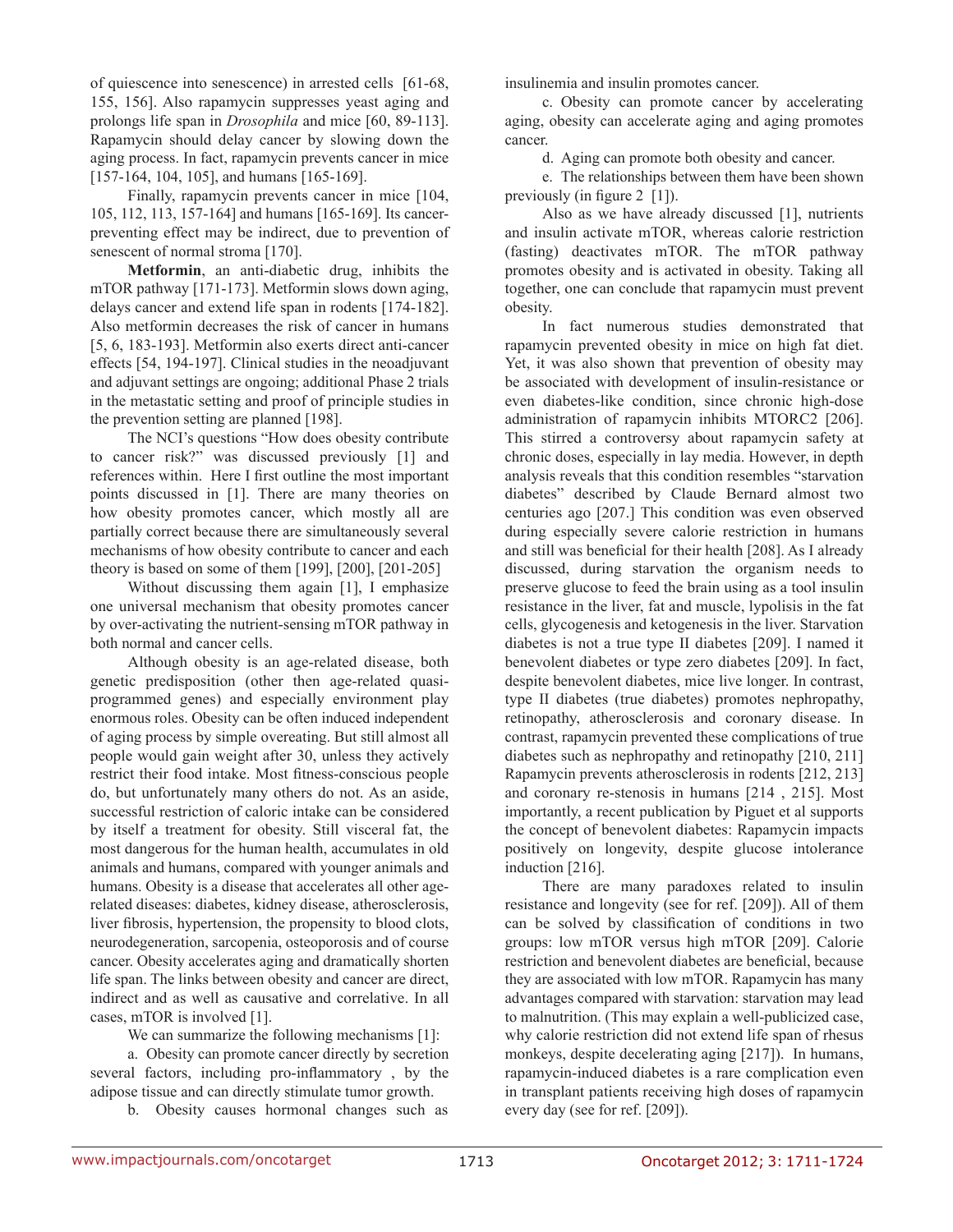But regardless of whether rapamycin-induced condition is benevolent, it can be avoided, until we know whether it contributes to lifespan extension or not (just an association). To avoid inhibition of TORC2 by rapamycin and insulin resistance, rapamycin should be used in intermittent fashion or in pulzes [209]. Preliminary data demonstrate that rapamycin tended to decreases insulin and obesity when given intermittently [116]. Intermittent rapamycin also prevents cancer [218, 112].

# **CONCLUSIONS**

Currently chemotherapy is the cornerstone of cancer treatment. It can cause cancer regression, remission and in rare cases even cure cancer. The arsenal of drugs and novel methods of their use, new strategies are constantly growing [219- 228] among many others but the progress in treatment is modestly incremental. Combining of anticancer drugs together increase their potency [90, 221, 229-234] but usually against both cancer and normal cells. Although in experiments performed in cell culture, chemotherapy can kill any cells, it is toxic to normal cells too (especially to hematopoietic and epithelial) and death from chemotherapy limits cancer therapy. There are several solutions. Exploiting some features of cancer cells, it is possible to protect selectively normal cells from chemotherapy without protecting cancer cells. This was demonstrated in paired cancer cells and normal cells in culture [235-251] and even in mice [252] but clinical trials have been never done. Another approach is to develop less toxic agents targeting cancer specific pathways (Ras, MEK, ERK, PI3K, IGF-1 and insulin, ErbB and other growth factors receptors, AMPK, mTOR, p70 S6 kinase, p53, oncogenic metabolism [] [228, 253-259]. The number of targeted approaches is rapidly growing [219-225] Such agents have been developed but most of them are too "weak", not cytotoxic enough, and resistance rapidly develops [260, 261]. However, this Achilles' heel of signal transduction inhibitors could be used for treatment two purposes: First, for protection of normal cells from chemotherapy especially when cancer cells are resistant [237, 262, 263]. Second, at low and intermittent doses for treatment of age-related diseases and aging itself. As you may noticed, many of the targets of such anticancer drugs (PI3K, IGF-1R, PDGFR HER2 and other growth factors receptors and signaling molecules such as AMPK, mTOR, p70 S6 kinase, ATM, p63, p53 are involved in aging and therefore, in all age-related diseases, one of which is cancer. Therefore, we can envision administration of such inhibitors at low, intermittent, non-toxic doses, which are not intended to damage cells. To prevent cancer by gerosupression, they need to be administered not at high doses but in low, intermittent doses. Alternatively, they could be used as protectors of normal cells from chemotherapy (rapamycin and nutlin are examples) [241- 251].

On the other hand, thousands of drugs have been developed for treatment of age-related diseases (obesity, hypertension, atherosclerosis, cardiac arrhythmias an so on) either semi-empirically or by intentional development of inhibitors of prostaglandin synthesis, beta-receptor, growth-factor receptors, angiotensin II, testosterone signal-transduction pathways. All these drugs are inhibitors of signal transduction pathways involved in diseases. Many of them, for example angiotensin II, inhibit "hyperfunctional" cells by activating mTOR. Many of these conventional drugs are already known to inhibit the mTOR pathway. It does not seem to be a coincidence that drugs that treat age-related diseases inhibit gerogenic pathways (given that aging itself is caused by hyperactivation of signal transduction pathways such as mTOR). Therefore, it would not be surprising to expect that some of conventional drugs used in the clinic would have cancer preventive activities, since cancer is an age-related disease. Therefore retrospective studies of some commonly used drugs for cancer preventive effects are warranted. The most trivial and at the same time are amazing examples (by its genius simplicity) is calorie restriction or fasting. Calorie restriction and fasting both slow down aging. They are recommended for almost all age-related diseases (except for terminal conditions). Calorie restriction and intermittent fasting prevent or delay cancer. Recently, it was shown that short term complete fasting decreased the side effects of chemotherapy in cancer patients [246, 247, 264, 265]. Since calorie restriction and fasting are not so efficient as rapamycin in inhibition of mTOR and also may cause malnutrition, rapamycin at low and/or intermittent doses may be even a better choice for prevention of side effects of chemotherapy.

## **FUNDING**

Roswell Park Cancer Institute, Buffalo, NY 14203.

## **CONFLICTS OF INTERESTS**

No conflicts of interest to declare.

## **REFERENCE**

- 1. Blagosklonny MV. NCI's provocative questions on cancer: some answers to ignite discussion. Oncotarget. 2011; 2: 1352-1367.
- 2. Powe DG, Voss MJ, Zanker KS, Habashy HO, Green AR, Ellis IO, Entschladen F. Beta-blocker drug therapy reduces secondary cancer formation in breast cancer and improves cancer specific survival. Oncotarget. 2010; 1: 628-638.
- 3. Powe DG, Entschladen F. Targeted therapies: Using betablockers to inhibit breast cancer progression. Nat Rev Clin Oncol. 2011; 8: 511-512.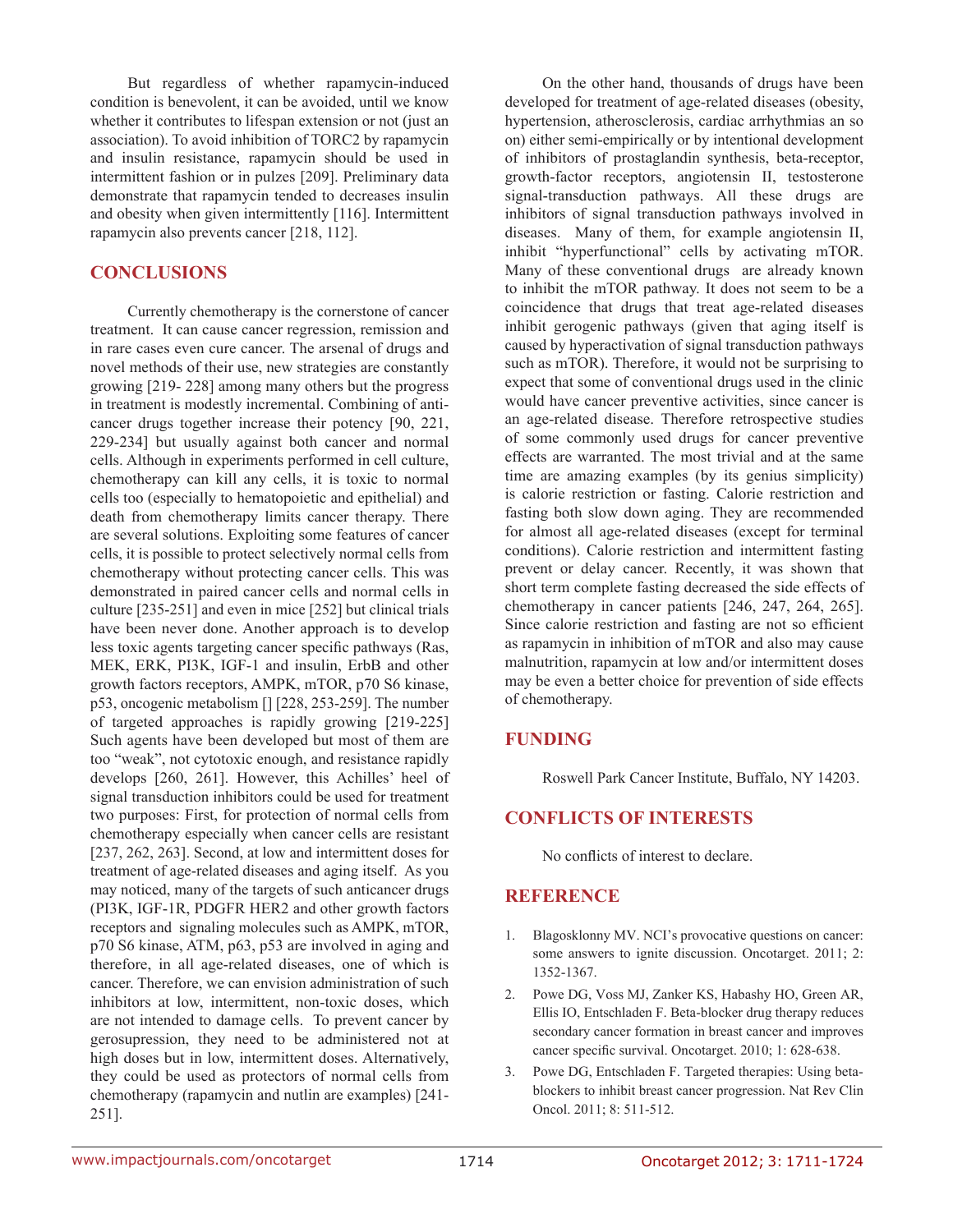- 4. Melhem-Bertrandt A, Chavez-Macgregor M, Lei X, Brown EN, Lee RT, Meric-Bernstam F, Sood AK, Conzen SD, Hortobagyi GN, Gonzalez-Angulo AM. Beta-blocker use is associated with improved relapse-free survival in patients with triple-negative breast cancer. J Clin Oncol. 2011; 29: 2645-2652.
- 5. Evans JM, al e. Metformin and reduced risk of cancer in diabetic patients. BMJ. 2005; 330: 1304-1305.
- 6. Libby G, Donnelly LA, Donnan PT, Alessi DR, Morris AD, Evans JM. New users of metformin are at low risk of incident cancer: a cohort study among people with type 2 diabetes. Diabetes Care. 2009; 32: 1620-1625.
- 7. Blagosklonny MV. Cell cycle arrest is not yet senescence, which is not just cell cycle arrest: terminology for TORdriven aging. Aging (Albany NY). 2012; 4: 159-165.
- 8. Blagosklonny MV. Tumor suppression by p53 without apoptosis and senescence: conundrum or rapalog-like gerosuppression? Aging (Albany NY). 2012; 4: 450-455.
- 9. CoppŽ JP, Patil CK, Rodier F, Sun Y, Mu–oz DP, Goldstein J, Nelson PS, Desprez PY, Campisi J. Senescenceassociated secretory phenotypes reveal cell-nonautonomous functions of oncogenic RAS and the p53 tumor suppressor. PLoS Biol. 2008; 6: 2853-2868.
- 10. Krtolica A, Parrinello S, Lockett S, Desprez PY, Campisi J. Senescent fibroblasts promote epithelial cell growth and tumorigenesis: a link between cancer and aging. Proc Natl Acad Sci U S A. 2001; 98: 12072-12077.
- 11. Rodier F, Coppe JP, Patil CK, Hoeijmakers WA, Munoz DP, Raza SR, Freund A, Campeau E, Davalos AR, Campisi J. Persistent DNA damage signalling triggers senescenceassociated inflammatory cytokine secretion. Nat Cell Biol. 2009; 11: 973-979.
- 12. Ye J, Keller JN. Regulation of energy metabolism by inflammation: a feedback response in obesity and calorie restriction. Aging (Albany NY). 2010; 2: 361-368.
- 13. Lewis DA, Travers JB, Machado C, Somani AK, Spandau DF. Reversing the aging stromal phenotype prevents carcinoma initiation. Aging (Albany NY). 2011; 3: 407- 416.
- 14. Pani G. From growing to secreting: new roles for mTOR in aging cells. Cell Cycle. 2011; 10: 2450-2453.
- 15. Lisanti MP, Martinez-Outschoorn UE, Pavlides S, Whitaker-Menezes D, Pestell RG, Howell A, Sotgia F. Accelerated aging in the tumor microenvironment: connecting aging, inflammation and cancer metabolism with personalized medicine. Cell Cycle. 2011; 10: 2059- 2063.
- 16. Castello-Cros R, Bonuccelli G, Molchansky A, Capozza F, Witkiewicz AK, Birbe RC, Howell A, Pestell RG, Whitaker-Menezes D, Sotgia F, Lisanti MP. Matrix remodeling stimulates stromal autophagy, "fueling" cancer cell mitochondrial metabolism and metastasis. Cell Cycle. 2011; 10: 2021-2034.
- 17. Beausejour CM, Krtolica A, Galimi F, Narita M, Lowe

SW, Yaswen P, Campisi J. Reversal of human cellular senescence: roles of the p53 and p16 pathways. EMBO J. 2003; 22: 4212-4222.

- 18. Jacobs JJ, de Lange T. p16INK4a as a second effector of the telomere damage pathway. Cell Cycle. 2005; 4: 1364-1368.
- 19. Serrano M, Gomez-Lahoz E, DePinho RA, Beach D, Bar-Sagi D. Inhibition of ras-induced proliferation and cellular transformation by p16INK4. Science. 1995; 267: 249-252.
- 20. Moolmuang B, Tainsky MA. CREG1 enhances p16(INK4a) -induced cellular senescence. Cell Cycle. 2011; 10: 518- 530.
- 21. Medema RH, Herrera RE, Lam F, Weinberg RA. Growth suppression by p16ink4 requires functional retinoblastoma protein. Proc natl Acad Sci USA. 1995; 92: 62289-66293.
- 22. Qiu W, Sahin F, Iacobuzio-Donahue CA, Garcia-Carracedo D, Wang WM, Kuo CY, Chen D, Arking DE, Lowy AM, Hruban RH, Remotti HE, Su GH. Disruption of p16 and activation of Kras in pancreas increase ductal adenocarcinoma formation and metastasis in vivo. Oncotarget. 2011; 2: 862-873.
- 23. Hanahan D, Weinberg RA. The hallmarks of cancer. Cell. 2000; 100: 57-70.
- 24. Vogelstein B, Kinzler KW. Cancer genes and the pathways they control. Nat Med. 2004; 10: 789-799.
- 25. Deb-Basu D, Karlsson A, Li Q, Dang CV, Felsher DW. MYC Can Enforce Cell Cycle Transit From G(1) To S and G(2) To S, But Not Mitotic Cellular Division, Independent of p27-Mediated Inihibition of Cyclin E/CDK2. Cell Cycle. 2006; 5: 1348-1355.
- 26. Wu CH, van Riggelen J, Yetil A, Fan AC, Bachireddy P, Felsher DW. Cellular senescence is an important mechanism of tumor regression upon c-Myc inactivation. Proc Natl Acad Sci U S A. 2007; 104: 13028-13033.
- 27. Forshell LP, Li Y, Forshell TZ, Rudelius M, Nilsson L, Keller U, Nilsson J. The direct Myc target Pim3 cooperates with other Pim kinases in supporting viability of Mycinduced B-cell lymphomas. Oncotarget. 2011; 2: 448-460.
- 28. Hydbring P, Larsson LG. Cdk2: a key regulator of the senescence control function of Myc. Aging (Albany NY). 2010; 2: 244-250.
- 29. Blagosklonny MV. Oncogenic resistance to growth-limiting conditions. Nat Rev Cancer. 2002; 2: 221-225.
- 30. Koh CM, Iwata T, Zheng Q, Bethel C, Yegnasubramanian S, De Marzo AM. Myc enforces overexpression of EZH2 in early prostatic neoplasia via transcriptional and posttranscriptional mechanisms. Oncotarget. 2011; 2: 669-683.
- 31. Cornils H, Kohler RS, Hergovich A, Hemmings BA. Downstream of human NDR kinases: impacting on c-myc and p21 protein stability to control cell cycle progression. Cell Cycle. 2011; 10: 1897-1904.
- 32. Fer N, Melillo G. The HIF-1alpha-c-Myc pathway and tumorigenesis: evading the apoptotic gate-keeper. Cell Cycle. 2011; 10: 3228.
- 33. Dang CV. MYC, microRNAs and glutamine addiction in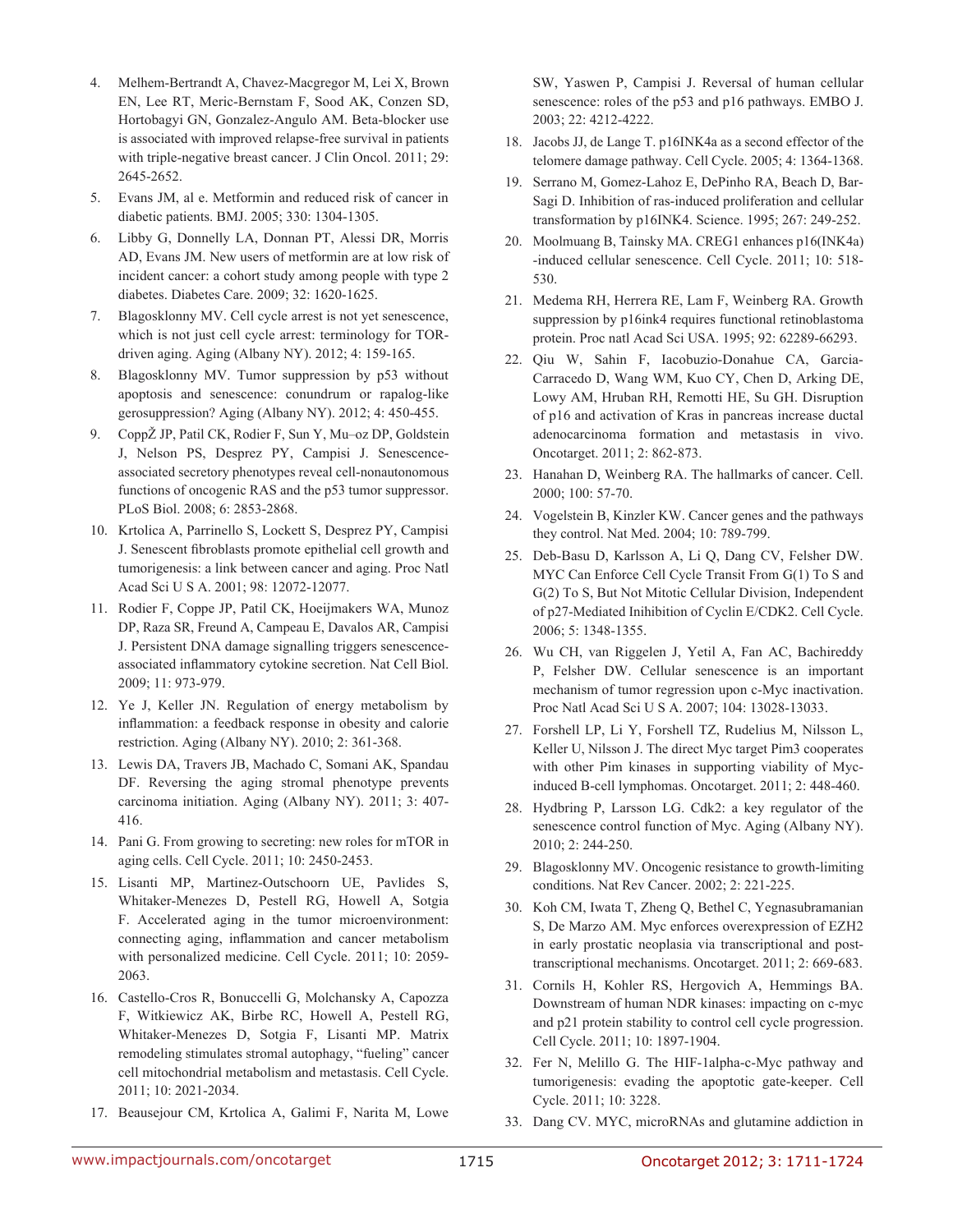cancers. Cell Cycle. 2009; 8: 3243-3245.

- 34. Wang H, Mannava S, Grachtchouk V, Zhuang D, Soengas MS, Gudkov AV, Prochownik EV, Nikiforov MA. c-Myc depletion inhibits proliferation of human tumor cells at various stages of the cell cycle. Oncogene. 2008; 27: 1905- 1915.
- 35. Pei Y, Moore CE, Wang J, Tewari AK, Eroshkin A, Cho YJ, Witt H, Korshunov A, Read TA, Sun JL, Schmitt EM, Miller CR, Buckley AF, McLendon RE, Westbrook TF, Northcott PA et al. An animal model of MYC-driven medulloblastoma. Cancer Cell. 2012; 21: 155-167.
- 36. He J, Gu L, Zhang H, Zhou M. Crosstalk between MYCN and MDM2-p53 signal pathways regulates tumor cell growth and apoptosis in neuroblastoma. Cell Cycle. 2011; 10: 2994-3002.
- 37. Kauffmann-Zeh A, Rodriguez-Viciana P, Ulrich E, Gilbert C, Coffer P, Downward J, Evan G. Suppression of c-mycinduced apoptosis by Ras signalling through PI(3)K and PKB. Nature. 1997; 385: 544-548.
- 38. Smith KN, Lim JM, Wells L, Dalton S. Myc orchestrates a regulatory network required for the establishment and maintenance of pluripotency. Cell Cycle. 2011; 10: 592- 597.
- 39. Wang C, Lisanti MP, Liao DJ. Reviewing once more the c-myc and Ras collaboration: converging at the cyclin D1- CDK4 complex and challenging basic concepts of cancer biology. Cell Cycle. 2011; 10: 57-67.
- 40. Blagosklonny MV. Molecular damage in cancer: an argument for mTOR-driven aging. Aging (Albany NY). 2011; 3: 1130-1141.
- 41. Schmidt-Kittler O, Zhu J, Yang J, Liu G, Hendricks W, Lengauer C, Gabelli SB, Kinzler KW, Vogelstein B, Huso DL, Zhou S. PI3Kalpha inhibitors that inhibit metastasis. Oncotarget. 2010; 1: 339-348.
- 42. Weber GL, Parat MO, Binder ZA, Gallia GL, Riggins GJ. Abrogation of PIK3CA or PIK3R1 reduces proliferation, migration, and invasion in glioblastoma multiforme cells. Oncotarget. 2011; 2: 833-849.
- 43. Shaw RJ, Cantley LC. Ras, PI(3)K and mTOR signalling controls tumour cell growth. Nature. 2006; 441: 424-430.
- 44. Garrett JT, Chakrabarty A, Arteaga CL. Will PI3K pathway inhibitors be effective as single agents in patients with cancer? Oncotarget. 2011; 2: 1314-1321.
- 45. Sabatini DM. mTOR and cancer: insights into a complex relationship. Nat Rev Cancer. 2006.
- 46. Sarbassov dos D, Ali SM, Sabatini DM. Growing roles for the mTOR pathway. Curr Opin Cell Biol. 2005; 17: 596- 603.
- 47. Sengupta S, Peterson TR, Sabatini DM. Regulation of the mTOR complex 1 pathway by nutrients, growth factors, and stress. Mol Cell. 2010; 40: 310-322.
- 48. Dazert E, Hall MN. mTOR signaling in disease. Curr Opin Cell Biol. 2011;23:744-55.
- 49. Gruppuso PA, Boylan JM, Sanders JA. The physiology and

pathophysiology of rapamycin resistance: implications for cancer. Cell Cycle. 2011; 10: 1050-1058.

- 50. Adams JR, Schachter NF, Liu JC, Zacksenhaus E, Egan SE. Elevated PI3K signaling drives multiple breast cancer subtypes. Oncotarget. 2011; 2: 435-447.
- 51. Chappell WH, Steelman LS, Long JM, Kempf RC, Abrams SL, Franklin RA, Basecke J, Stivala F, Donia M, Fagone P, Malaponte G, Mazzarino MC, Nicoletti F, Libra M, Maksimovic-Ivanic D, Mijatovic S et al. Ras/Raf/MEK/ ERK and PI3K/PTEN/Akt/mTOR inhibitors: rationale and importance to inhibiting these pathways in human health. Oncotarget. 2011; 2: 135-164.
- 52. Loewith R, Hall MN. Target of rapamycin (TOR) in nutrient signaling and growth control. Genetics. 2011; 189: 1177-1201.
- 53. Sokolosky ML, Stadelman KM, Chappell WH, Abrams SL, Martelli AM, Stivala F, Libra M, Nicoletti F, Drobot LB, Franklin RA, Steelman LS, McCubrey JA. Involvement of Akt-1 and mTOR in sensitivity of breast cancer to targeted therapy. Oncotarget. 2011; 2: 538-550.
- 54. Green AS, Chapuis N, Lacombe C, Mayeux P, Bouscary D, Tamburini J. LKB1/AMPK/mTOR signaling pathway in hematological malignancies: from metabolism to cancer cell biology. Cell Cycle. 2011; 10: 2115-2120.
- 55. Hart JR, Vogt PK. Phosphorylation of AKT: a mutational analysis. Oncotarget. 2011; 2: 467-476.
- 56. Blagosklonny MV. Prospective treatment of age-related diseases by slowing down aging. Am J Pathol. 2012; 181: 1142-1146.
- 57. Blagosklonny MV. Revisiting the antagonistic pleiotropy theory of aging: TOR-driven program and quasi-program. Cell Cycle. 2010; 9: 3151-3156.
- 58. Blagosklonny MV. Increasing healthy lifespan by suppressing aging in our lifetime: Preliminary proposal. Cell Cycle. 2010; 9: 4788-4794.
- 59. Blagosklonny MV. Why men age faster but reproduce longer than women: mTOR and evolutionary perspectives. Aging (Albany NY). 2010; 2: 265-273.
- 60. Blagosklonny MV. Rapamycin and quasi-programmed aging: Four years later. Cell Cycle. 2010; 9: 1859-1862.
- 61. Demidenko ZN, Blagosklonny MV. Growth stimulation leads to cellular senescence when the cell cycle is blocked. Cell Cycle. 2008; 7: 3355-3361.
- 62. Demidenko ZN, Blagosklonny MV. Quantifying pharmacologic suppression of cellular senescence: prevention of cellular hypertrophy versus preservation of proliferative potential. Aging (Albany NY). 2009; 1: 1008- 1016.
- 63. Pospelova TV, Demidenk ZN, Bukreeva EI, Pospelov VA, Gudkov AV, Blagosklonny MV. Pseudo-DNA damage response in senescent cells. Cell Cycle. 2009; 8: 4112-4118.
- 64. Demidenko ZN, Korotchkina LG, Gudkov AV, Blagosklonny MV. Paradoxical suppression of cellular senescence by p53. Proc Natl Acad Sci U S A. 2010; 107: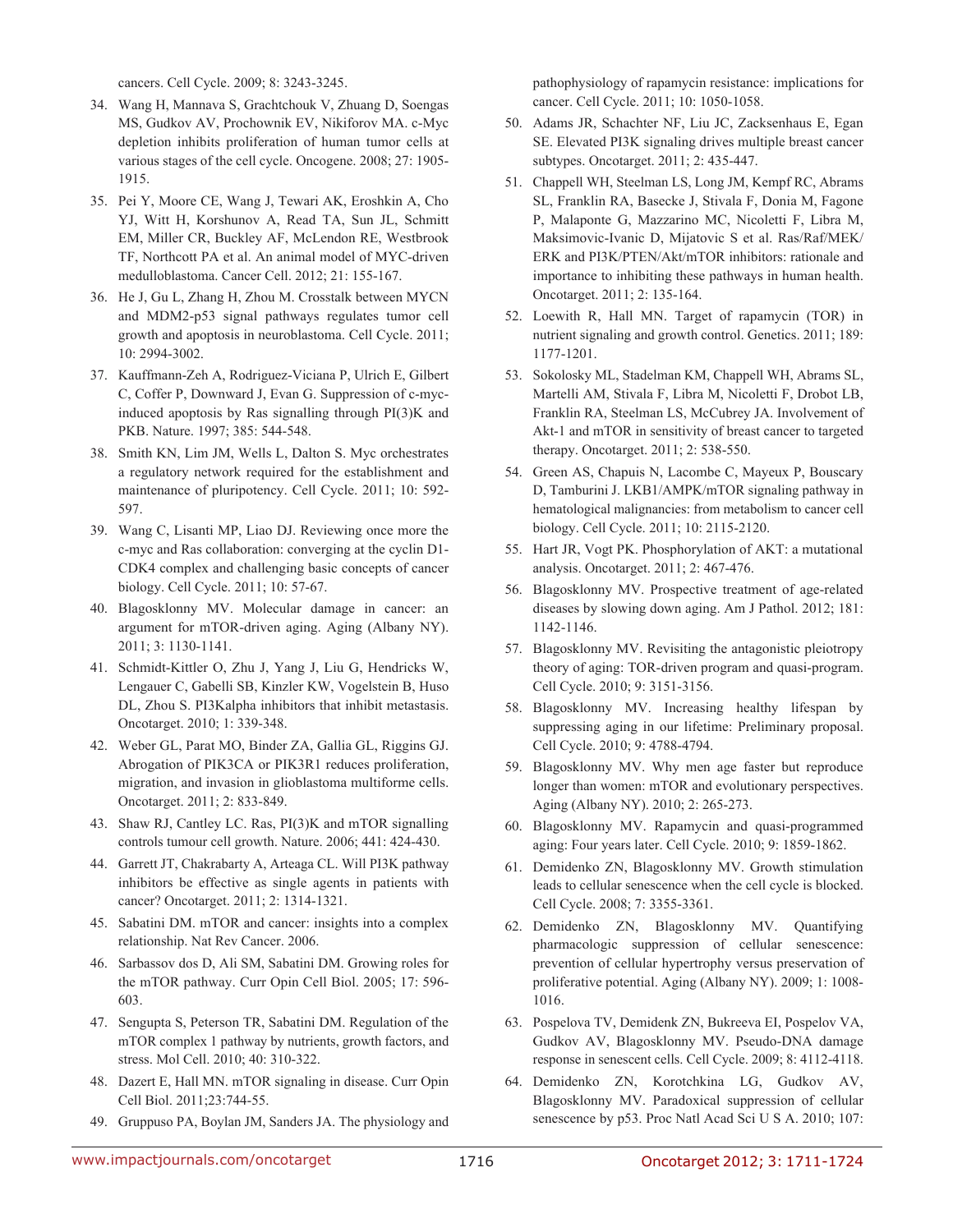9660-9664.

- 65. Korotchkina LG, Leontieva OV, Bukreeva EI, Demidenko ZN, Gudkov AV, Blagosklonny MV. The choice between p53-induced senescence and quiescence is determined in part by the mTOR pathway. Aging (Albany NY). 2010; 2: 344-352.
- 66. Leontieva OV, Blagosklonny MV. DNA damaging agents and p53 do not cause senescence in quiescent cells, while consecutive re-activation of mTOR is associated with conversion to senescence. Aging (Albany NY). 2010; 2: 924-935.
- 67. Leontieva O, Gudkov A, Blagosklonny M. Weak p53 permits senescence during cell cycle arrest. Cell Cycle. 2010; 9: 4323-4327.
- 68. Blagosklonny MV. Cell cycle arrest is not senescence. Aging (Albany NY). 2011; 3: 94-101.
- 69. Romanov VS, Abramova MV, Svetlikova SB, Bykova TV, Zubova SG, Aksenov ND, Fornace AJ, Jr., Pospelova TV, Pospelov VA. p21(Waf1) is required for cellular senescence but not for cell cycle arrest induced by the HDAC inhibitor sodium butyrate. Cell Cycle. 2010; 9: 3945-3955.
- 70. Cao K, Graziotto JJ, Blair CD, Mazzulli JR, Erdos MR, Krainc D, Collins FS. Rapamycin reverses cellular phenotypes and enhances mutant protein clearance in Hutchinson-Gilford progeria syndrome cells. Sci Transl Med. 2011; 3: 89ra58.
- 71. Wesierska-Gadek J. mTOR and its link to the picture of Dorian Gray - re-activation of mTOR promotes aging. Aging (Albany NY). 2010; 2: 892-893.
- 72. Galluzzi L, Kepp O, Kroemer G. TP53 and MTOR crosstalk to regulate cellular senescence. Aging (Albany NY). 2010; 2: 535-537.
- 73. Chen C, Liu Y, Zheng P. mTOR regulation and therapeutic rejuvenation of aging hematopoietic stem cells. Sci Signal. 2009; 2: ra75.
- 74. Gan B, Sahin E, Jiang S, Sanchez-Aguilera A, Scott KL, Chin L, Williams DA, Kwiatkowski DJ, DePinho RA. mTORC1-dependent and -independent regulation of stem cell renewal, differentiation, and mobilization. Proc Natl Acad Sci U S A. 2008; 105: 19384-19389.
- 75. Gan B, DePinho RA. mTORC1 signaling governs hematopoietic stem cell quiescence. Cell Cycle. 2009; 8: 1003-1006.
- 76. Castilho RM, Squarize CH, Chodosh LA, Williams BO, Gutkind JS. mTOR mediates Wnt-induced epidermal stem cell exhaustion and aging. Cell Stem Cell. 2009; 5: 279- 289.
- 77. Wang CY, Kim HH, Hiroi Y, Sawada N, Salomone S, Benjamin LE, Walsh K, Moskowitz MA, Liao JK. Obesity increases vascular senescence and susceptibility to ischemic injury through chronic activation of Akt and mTOR. Sci Signal. 2009; 2: ra11.
- 78. Iglesias-Bartolome R, Patel V, Cotrim A, Leelahavanichkul K, Molinolo AA, Mitchell JB, Gutkind JS. mTOR inhibition

prevents epithelial stem cell senescence and protects from radiation-induced mucositis. Cell Stem Cell. 11: 401-414.

- 79. Iglesias-Bartolome R, Gutkind SJ. Exploiting the mTOR paradox for disease prevention. Oncotarget. 2012; 3: 1061- 1063.
- 80. Blagosklonny MV. Calorie restriction: Decelerating mTORdriven aging from cells to organisms (including humans). Cell Cycle. 2010; 9: 683-688.
- 81. Soare A, Cangemi R, Omodei D, Holloszy JO, Fontana L. Long-term calorie restriction, but not endurance exercise, lowers core body temperature in humans. Aging (Albany NY). 2011; 3: 374-379.
- 82. Galikova M, Flatt T. Dietary restriction and other lifespan extending pathways converge at the activation of the downstream effector takeout. Aging (Albany NY). 2010; 2: 387-389.
- 83. Fontana L, Meyer TE, Klein S, Holloszy JO. Long-term calorie restriction is highly effective in reducing the risk for atherosclerosis in humans. Proc Natl Acad Sci U S A. 2004; 101: 6659-6663.
- 84. Fontana L, Partridge L, Longo VD. Extending healthy life span--from yeast to humans. Science. 2010; 328: 321-326.
- 85. Holloszy JO, Fontana L. Caloric restriction in humans. Exp Gerontol. 2007; 42: 709-712.
- 86. Longo VD, Fontana L. Intermittent supplementation with rapamycin as a dietary restriction mimetic. Aging (Albany NY). 2011; 3: 1039-1040.
- 87. Wang C, Maddick M, Miwa S, Jurk D, Czapiewski R, Saretzki G, Langie SA, Godschalk RW, Cameron K, von Zglinicki T. Adult-onset, short-term dietary restriction reduces cell senescence in mice. Aging (Albany NY). 2010; 2: 555-566.
- 88. Kirkland JL. Perspectives on cellular senescence and short term dietary restriction in adults. Aging (Albany NY). 2010; 2: 542-544.
- 89. Vellai T, Takacs-Vellai K, Zhang Y, Kovacs AL, Orosz L, Muller F. Genetics: influence of TOR kinase on lifespan in C. elegans. Nature. 2003; 426: 620.
- 90. Powers RWr, Kaeberlein M, Caldwell SD, Kennedy BK, Fields S. Extension of chronological life span in yeast by decreased TOR pathway signaling. Genes Dev. 2006; 20: 174-184.
- 91. Kaeberlein M, Powers RWr, K.K. S, Westman EA, Hu D, Dang N, Kerr EO, Kirkland KT, Fields S, Kennedy BK. Regulation of yeast replicative life span by TOR and Sch9 in response to nutrients. Science. 2005; 310: 1193-1196.
- 92. Jia K, Chen D, Riddle DL. The TOR pathway interacts with the insulin signaling pathway to regulate C. elegans larval development, metabolism and life span. Development. 2004; 131: 3897-3906.
- 93. Kapahi P, Zid BM, Harper T, Koslover D, Sapin V, Benzer S. Regulation of lifespan in Drosophila by modulation of genes in the TOR signaling pathway. Curr Biol. 2004; 14: 885-890.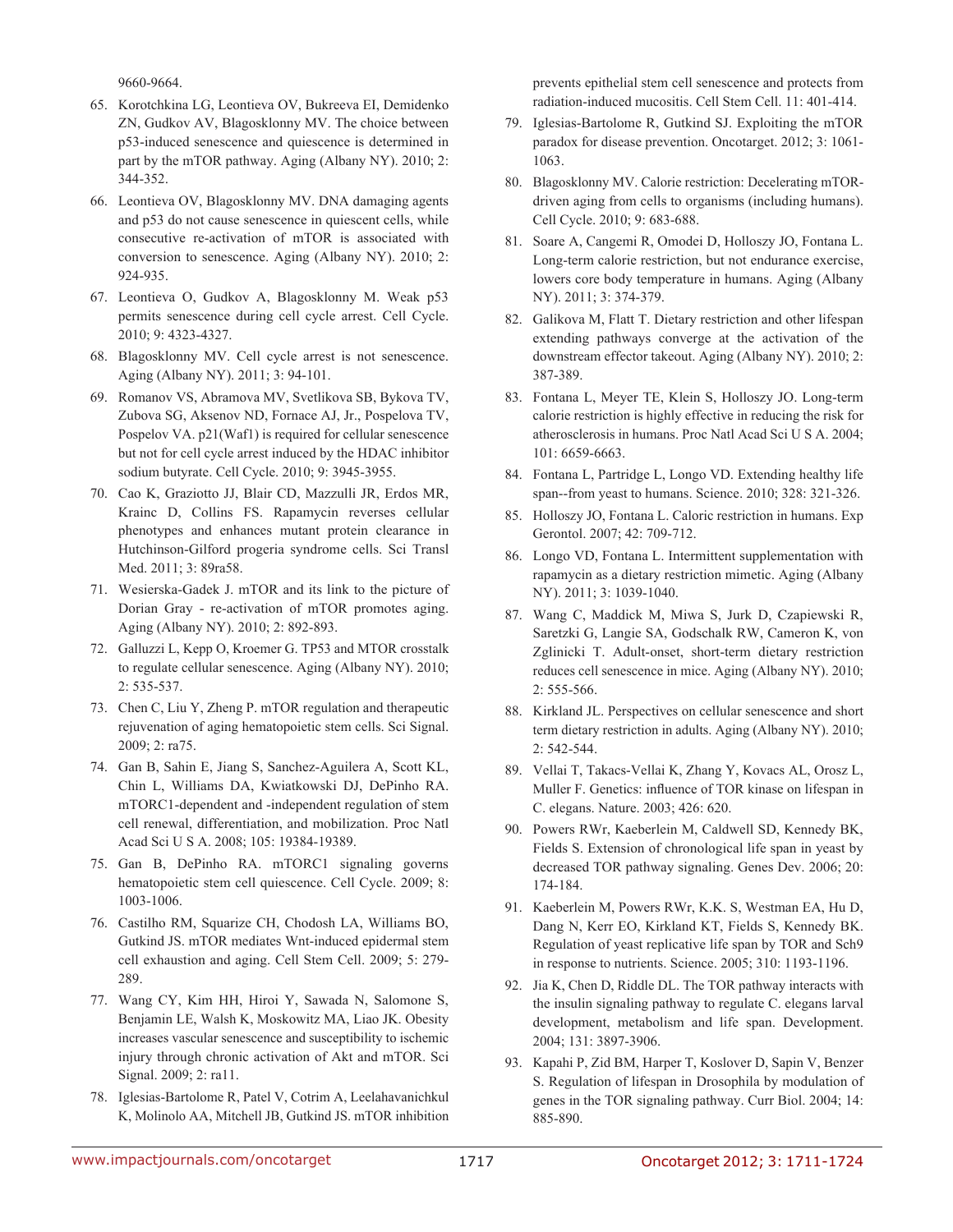- 94. Pan Y, Shadel GS. Extension of chronological life span by reduced TOR signaling requires down-regulation of Sch9p and involves increased mitochondrial OXPHOS complex density. Aging (Albany NY). 2009; 1: 131-145.
- 95. Harrison DE, Strong R, Sharp ZD, Nelson JF, Astle CM, Flurkey K, Nadon NL, Wilkinson JE, Frenkel K, Carter CS, Pahor M, Javors MA, Fernandezr E, Miller RA. Rapamycin fed late in life extends lifespan in genetically heterogenous mice. Nature. 2009; 460: 392-396.
- 96. Honjoh S, Yamamoto T, Uno M, Nishida E. Signalling through RHEB-1 mediates intermittent fasting-induced longevity in C. elegans. Nature. 2009; 457: 726-730.
- 97. Masternak MM, Panici JA, Bonkowski MS, Hughes LF, Bartke A. Insulin sensitivity as a key mediator of growth hormone actions on longevity. J Gerontol A Biol Sci Med Sci. 2009; 64: 516-521.
- 98. Selman C, Tullet JM, Wieser D, Irvine E, Lingard SJ, Choudhury AI, Claret M, Al-Qassab H, Carmignac D, Ramadani F, Woods A, Robinson IC, Schuster E, Batterham RL, Kozma SC, Thomas G et al. Ribosomal protein S6 kinase 1 signaling regulates mammalian life span. Science. 2009; 326: 140-144.
- 99. Selman C, Partridge L. A double whammy for aging? Rapamycin extends lifespan and inhibits cancer in inbred female mice. Cell Cycle. 2012; 11: 17-18.
- 100. Moskalev AA, Shaposhnikov MV. Pharmacological Inhibition of Phosphoinositide 3 and TOR Kinases Improves Survival of Drosophila melanogaster. Rejuvenation Res. 2010; 13: 246-247.
- 101. Bjedov I, Toivonen JM, Kerr F, Slack C, Jacobson J, Foley A, Partridge L. Mechanisms of life span extension by rapamycin in the fruit fly Drosophila melanogaster. Cell Metab. 2010; 11: 35-46.
- 102. Bjedov I, Partridge L. A longer and healthier life with TOR down-regulation: genetics and drugs. Biochem Soc Trans. 2011; 39: 460-465.
- 103. Miller RA, Harrison DE, Astle CM, Baur JA, Boyd AR, de Cabo R, Fernandez E, Flurkey K, Javors MA, Nelson JF, Orihuela CJ, Pletcher S, Sharp ZD, Sinclair D, Starnes JW, Wilkinson JE et al. Rapamycin, but not resveratrol or simvastatin, extends life span of genetically heterogeneous mice. J Gerontol A Biol Sci Med Sci. 2011; 66: 191-201.
- 104. Anisimov VN, Zabezhinski MA, Popovich IG, Piskunova TS, Semenchenko AV, Tyndyk ML, Yurova MN, Antoch MP, Blagosklonny MV. Rapamycin extends maximal lifespan in cancer-prone mice. Am J Pathol. 2010; 176: 2092-2097.
- 105. Anisimov VN, Zabezhinski MA, Popovich IG, Piskunova TS, Semenchenko AV, Tyndyk ML, Yurova MN, Rosenfeld SV, Blagosklonny MV. Rapamycin increases lifespan and inhibits spontaneous tumorigenesis in inbred female mice. Cell Cycle. 2011; 10: 4230-4236.
- 106. Wilkinson JE, Burmeister L, Brooks SV, Chan CC, Friedline S, Harrison DE, Hejtmancik JF, Nadon N, Strong

R, Wood LK, Woodward MA, Miller RA. Rapamycin slows aging in mice. Aging Cell. 2012; 11: 675-682.

- 107. Kapahi P, Chen D, Rogers AN, Katewa SD, Li PW, Thomas EL, Kockel L. With TOR, less is more: a key role for the conserved nutrient-sensing TOR pathway in aging. Cell Metab. 2010; 11: 453-465.
- 108. Katewa SD, Kapahi P. Role of TOR signaling in aging and related biological processes in Drosophila melanogaster. Exp Gerontol. 2011; 46: 382-390.
- 109. Spong A, Bartke A. Rapamycin slows aging in mice. Cell Cycle. 2012; 11.
- 110. Majumder S, Caccamo A, Medina DX, Benavides AD, Javors MA, Kraig E, Strong R, Richardson A, Oddo S. Lifelong rapamycin administration ameliorates agedependent cognitive deficits by reducing IL-1beta and enhancing NMDA signaling. Aging Cell. 2012; 11: 326- 335.
- 111. Ramos FJ, Chen SC, Garelick MG, Dai DF, Liao CY, Schreiber KH, MacKay VL, An EH, Strong R, Ladiges WC, Rabinovitch PS, Kaeberlein M, Kennedy BK. Rapamycin reverses elevated mTORC1 signaling in lamin A/Cdeficient mice, rescues cardiac and skeletal muscle function, and extends survival. Sci Transl Med. 4: 144ra103.
- 112. Comas M, Toshkov I, Kuropatwinski KK, Chernova OB, Polinsky A, Blagosklonny MV, Gudkov AV, Antoch MP. New nanoformulation of rapamycin Rapatar extends lifespan in homozygous p53-/- mice by delaying carcinogenesis. Aging (Albany NY). 2012; 4: 715-722.
- 113. Komarova EA, Antoch MP, Novototskaya LR, Chernova OB, Paszkiewicz G, Leontieva OV, Blagosklonny MV, Gudkov AV. Rapamycin extends lifespan and delays tumorigenesis in heterozygous p53+/- mice. Aging (Albany NY). 2012; 4: 709-714.
- 114. Khanna A, Kapahi P. Rapamycin: killing two birds with one stone. Aging (Albany NY). 2011; 3: 1043-1044.
- 115. Sengupta S, Peterson TR, Laplante M, Oh S, Sabatini DM. mTORC1 controls fasting-induced ketogenesis and its modulation by ageing. Nature. 2010; 468: 1100-1104.
- 116. Leontieva OV, Geraldine M. Paszkiewicz GM, Blagosklonny MV. Mechanistic or mammalian target of rapamycin (mTOR) may determine robustness in young male mice at the cost of accelerated aging. Aging (Albany ny). 2012; in press.
- 117. Law BK, Waltner-Law ME, Entingh AJ, Chytil A, Aakre ME, Norgaard P, Moses HL. Salicylate-induced growth arrest is associated with inhibition of p70s6k and downregulation of c-myc, cyclin D1, cyclin A, and proliferating cell nuclear antigen. J Biol Chem. 2000; 275: 38261-38267.
- 118. Din FV, Valanciute A, Houde VP, Zibrova D, Green KA, Sakamoto K, Alessi DR, Dunlop MG. Aspirin inhibits mTOR signaling, activates AMP-activated protein kinase, and induces autophagy in colorectal cancer cells. Gastroenterology. 2012; 142: 1504-1515 e1503.
- 119. Grau MV, Sandler RS, McKeown-Eyssen G, Bresalier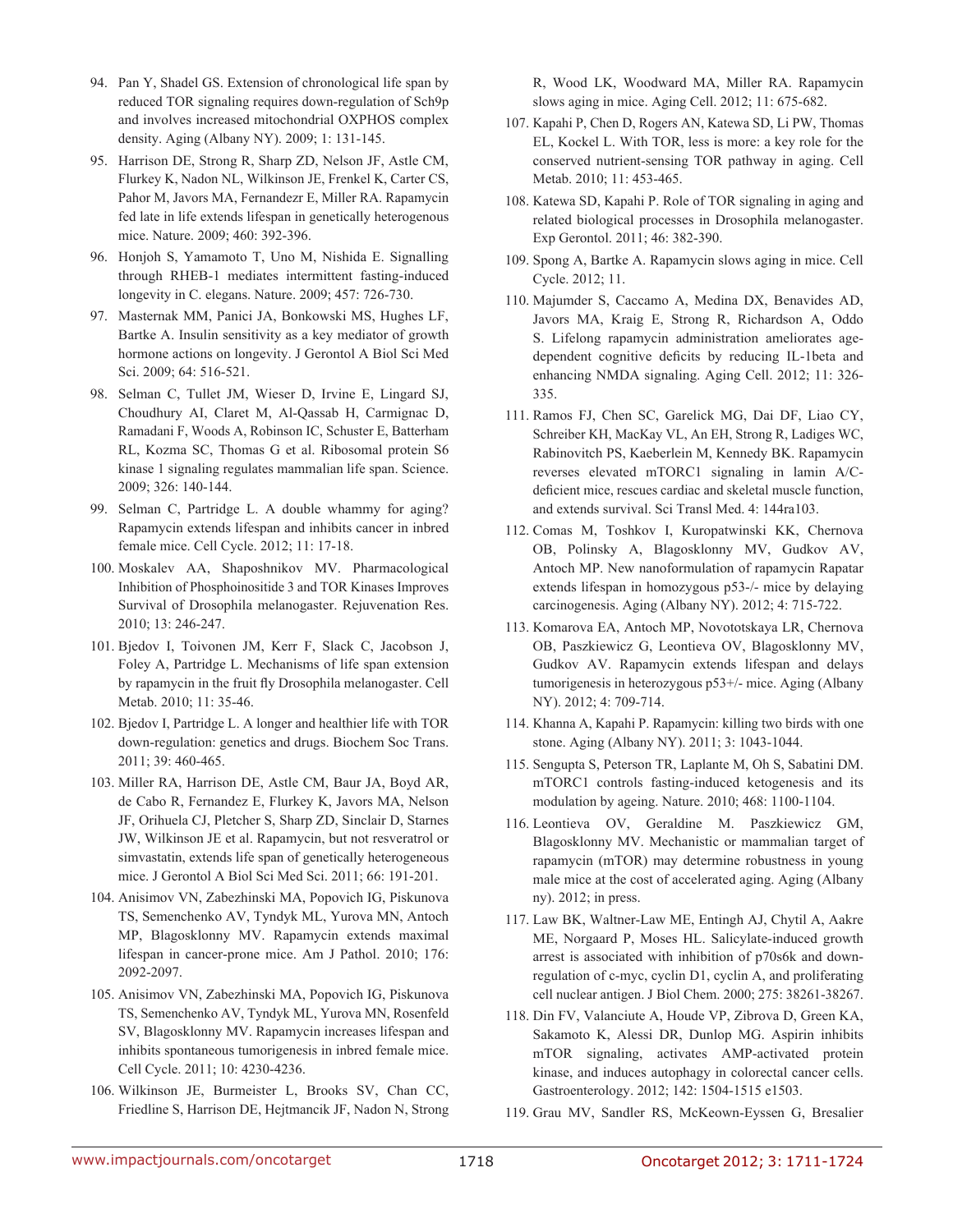RS, Haile RW, Barry EL, Ahnen DJ, Gui J, Summers RW, Baron JA. Nonsteroidal anti-inflammatory drug use after 3 years of aspirin use and colorectal adenoma risk: observational follow-up of a randomized study. J Natl Cancer Inst. 2009; 101: 267-276.

- 120. Chang ET, Froslev T, Sorensen HT, Pedersen L. A nationwide study of aspirin, other non-steroidal antiinflammatory drugs, and Hodgkin lymphoma risk in Denmark. Br J Cancer. 2011; 105: 1776-1782.
- 121. Burn J, Gerdes AM, Macrae F, Mecklin JP, Moeslein G, Olschwang S, Eccles D, Evans DG, Maher ER, Bertario L, Bisgaard ML, Dunlop MG, Ho JW, Hodgson SV, Lindblom A, Lubinski J et al. Long-term effect of aspirin on cancer risk in carriers of hereditary colorectal cancer: an analysis from the CAPP2 randomised controlled trial. Lancet. 2011; 378: 2081-2087.
- 122. Rothwell PM, Fowkes FG, Belch JF, Ogawa H, Warlow CP, Meade TW. Effect of daily aspirin on long-term risk of death due to cancer: analysis of individual patient data from randomised trials. Lancet. 2011; 377: 31-41.
- 123. Flossmann E, Rothwell PM. Effect of aspirin on longterm risk of colorectal cancer: consistent evidence from randomised and observational studies. Lancet. 2007; 369: 1603-1613.
- 124. Tan XL, Reid Lombardo KM, Bamlet WR, Oberg AL, Robinson DP, Anderson KE, Petersen GM. Aspirin, nonsteroidal anti-inflammatory drugs, acetaminophen, and pancreatic cancer risk: a clinic-based case-control study. Cancer Prev Res (Phila). 2011; 4: 1835-1841.
- 125. Cole BF, Logan RF, Halabi S, Benamouzig R, Sandler RS, Grainge MJ, Chaussade S, Baron JA. Aspirin for the chemoprevention of colorectal adenomas: meta-analysis of the randomized trials. J Natl Cancer Inst. 2009; 101: 256- 266.
- 126. Jacobs EJ, Newton CC, Gapstur SM, Thun MJ. Daily aspirin use and cancer mortality in a large US cohort. J Natl Cancer Inst. 104: 1208-1217.
- 127. Shebl FM, Sakoda LC, Black A, Koshiol J, Andriole GL, Grubb R, Church TR, Chia D, Zhou C, Chu LW, Huang WY, Peters U, Kirsh VA, Chatterjee N, Leitzmann MF, Hayes RB et al. Aspirin but not ibuprofen use is associated with reduced risk of prostate cancer: a PLCO study. Br J Cancer. 107: 207-214.
- 128. Beales IL, Vardi I, Dearman L. Regular statin and aspirin use in patients with Barrett's oesophagus is associated with a reduced incidence of oesophageal adenocarcinoma. Eur J Gastroenterol Hepatol. 24: 917-923.
- 129. Mansour MA, Al-Ismaeel H, Al-Rikabi AC, Al-Shabanah OA. Comparison of angiotensin converting enzyme inhibitors and angiotensin II type 1 receptor blockade for the prevention of premalignant changes in the liver. Life Sci. 2011; 89: 188-194.
- 130. Kubota M, Shimizu M, Sakai H, Yasuda Y, Ohno T, Kochi T, Tsurumi H, Tanaka T, Moriwaki H. Renin-angiotensin

system inhibitors suppress azoxymethane-induced colonic preneoplastic lesions in C57BL/KsJ-db/db obese mice. Biochem Biophys Res Commun. 2011; 410: 108-113.

- 131. Luo Y, Ohmori H, Shimomoto T, Fujii K, Sasahira T, Chihara Y, Kuniyasu H. Anti-angiotensin and hypoglycemic treatments suppress liver metastasis of colon cancer cells. Pathobiology. 2011; 78: 285-290.
- 132. Miyajima A, Kosaka T, Asano T, Seta K, Kawai T, Hayakawa M. Angiotensin II type I antagonist prevents pulmonary metastasis of murine renal cancer by inhibiting tumor angiogenesis. Cancer Res. 2002; 62: 4176-4179.
- 133. Chang CH, Lin JW, Wu LC, Lai MS. Angiotensin receptor blockade and risk of cancer in type 2 diabetes mellitus: a nationwide case-control study. J Clin Oncol. 2011; 29: 3001-3007.
- 134. Huang CC, Chan WL, Chen YC, Chen TJ, Lin SJ, Chen JW, Leu HB. Angiotensin II receptor blockers and risk of cancer in patients with systemic hypertension. Am J Cardiol. 2011; 107: 1028-1033.
- 135. Mansour MA, Al-Ismaeel H, Al-Rikabi AC, Al-Shabanah OA. Comparison of angiotensin converting enzyme inhibitors and angiotensin II type 1 receptor blockade for the prevention of premalignant changes in the liver. Life Sci. 2012; 89: 188-194.
- 136. Takahashi S, Uemura H, Seeni A, Tang M, Komiya M, Long N, Ishiguro H, Kubota Y, Shirai T. Therapeutic targeting of angiotensin II receptor type 1 to regulate androgen receptor in prostate cancer. Prostate. 2012; 72: 1559-1572.
- 137. Wang KL, Liu CJ, Chao TF, Huang CM, Wu CH, Chen TJ, Chiang CE. Long-term use of angiotensin II receptor blockers and risk of cancer: A population-based cohort analysis. Int J Cardiol. 2012.
- 138. Moscarelli L, Zanazzi M, Mancini G, Rossi E, Caroti L, Rosso G, Bertoni E, Salvadori M. Keratinocyte cancer prevention with ACE inhibitors, angiotensin receptor blockers or their combination in renal transplant recipients. Clin Nephrol. 2010; 73: 439-445.
- 139. Schelling P, Fischer H, Ganten D. Angiotensin and cell growth: a link to cardiovascular hypertrophy? J Hypertens. 1991; 9: 3-15.
- 140. Giasson E, Meloche S. Role of p70 S6 protein kinase in angiotensin II-induced protein synthesis in vascular smooth muscle cells. J Biol Chem. 1995; 270: 5225-5231.
- 141. Sadoshima J, Izumo S. Rapamycin selectively inhibits angiotensin II-induced increase in protein synthesis in cardiac myocytes in vitro. Potential role of 70-kD S6 kinase in angiotensin II-induced cardiac hypertrophy. Circ Res. 1995; 77: 1040-1052.
- 142. Takano H, Komuro I, Zou Y, Kudoh S, Yamazaki T, Yazaki Y. Activation of p70 S6 protein kinase is necessary for angiotensin II-induced hypertrophy in neonatal rat cardiac myocytes. FEBS Lett. 1996; 379: 255-259.
- 143. Eguchi S, Iwasaki H, Ueno H, Frank GD, Motley ED,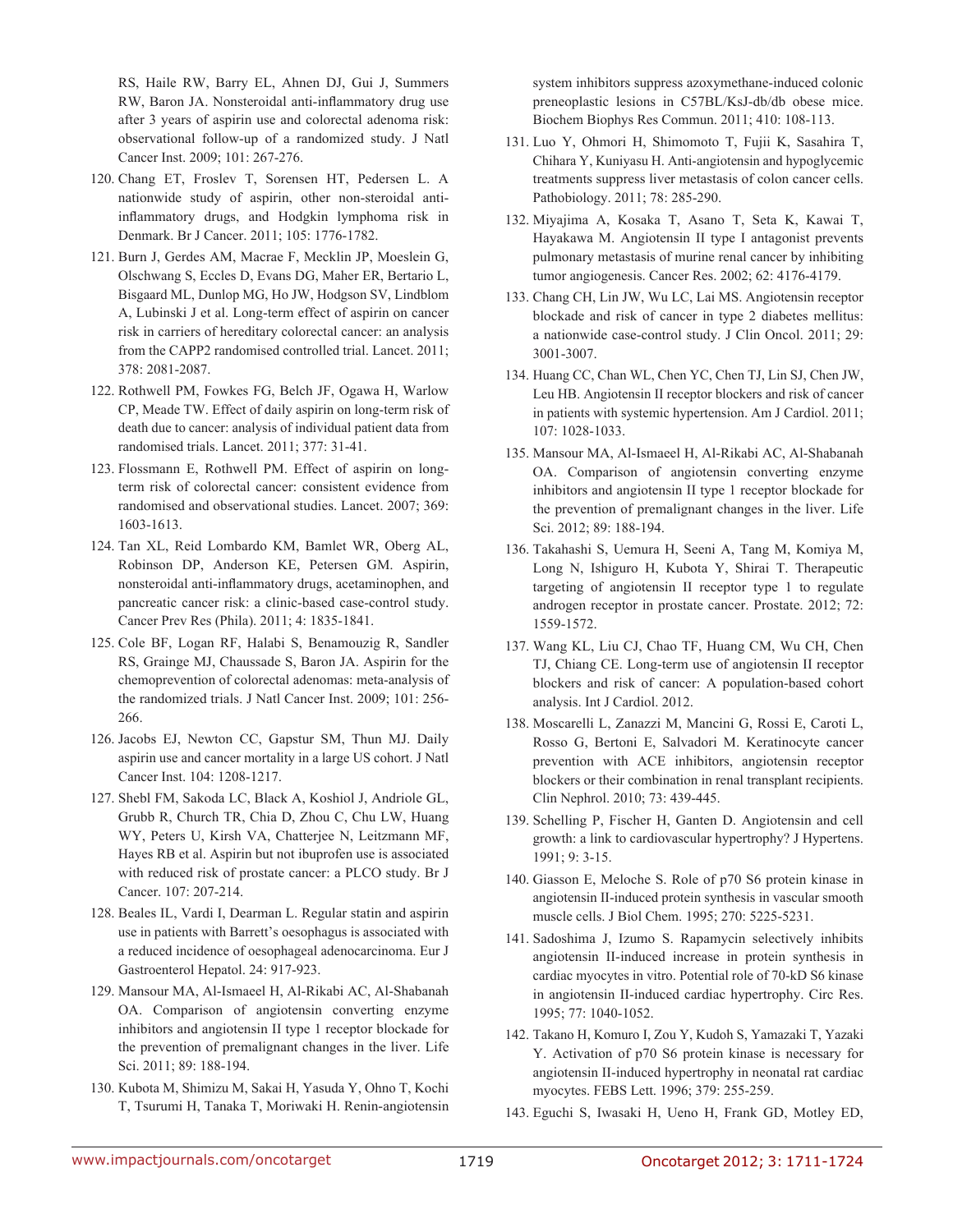Eguchi K, Marumo F, Hirata Y, Inagami T. Intracellular signaling of angiotensin II-induced p70 S6 kinase phosphorylation at Ser(411) in vascular smooth muscle cells. Possible requirement of epidermal growth factor receptor, Ras, extracellular signal-regulated kinase, and Akt. J Biol Chem. 1999; 274: 36843-36851.

- 144. Haider UG, Sorescu D, Griendling KK, Vollmar AM, Dirsch VM. Resveratrol suppresses angiotensin II-induced Akt/protein kinase B and p70 S6 kinase phosphorylation and subsequent hypertrophy in rat aortic smooth muscle cells. Mol Pharmacol. 2002; 62: 772-777.
- 145. Yamakawa T, Tanaka S, Kamei J, Kadonosono K, Okuda K. Phosphatidylinositol 3-kinase in angiotensin II-induced hypertrophy of vascular smooth muscle cells. Eur J Pharmacol. 2003; 478: 39-46.
- 146. Kim JA, Jang HJ, Martinez-Lemus LA, Sowers JR. Activation of mTOR/p70S6 kinase by ANG II inhibits insulin-stimulated endothelial nitric oxide synthase and vasodilation. Am J Physiol Endocrinol Metab. 2011; 302: E201-208.
- 147. Whaley-Connell A, Habibi J, Panfili Z, Hayden MR, Bagree S, Nistala R, Hyder S, Krueger B, Demarco V, Pulakat L, Ferrario CM, Parrish A, Sowers JR. Angiotensin II activation of mTOR results in tubulointerstitial fibrosis through loss of N-cadherin. Am J Nephrol. 2011; 34: 115- 125.
- 148. Kim JA, Jang HJ, Martinez-Lemus LA, Sowers JR. Activation of mTOR/p70S6 kinase by ANG II inhibits insulin-stimulated endothelial nitric oxide synthase and vasodilation. Am J Physiol Endocrinol Metab. 2012; 302: E201-208.
- 149. Kim JS, Kim IK, Lee SY, Song BW, Cha MJ, Song H, Choi E, Lim S, Ham O, Jang Y, Hwang KC. Anti-proliferative effect of rosiglitazone on angiotensin II-induced vascular smooth muscle cell proliferation is mediated by the mTOR pathway. Cell Biol Int. 2012; 36: 305-310.
- 150. Pasquier E, Ciccolini J, Carre M, Giacometti S, Fanciullino R, Pouchy C, Montero MP, Serdjebi C, Kavallaris M, Andre N. Propranolol potentiates the anti-angiogenic effects and anti-tumor efficacy of chemotherapy agents: implication in breast cancer treatment. Oncotarget. 2011; 2: 797-809.
- 151. Barron TI, Connolly RM, Sharp L, Bennett K, Visvanathan K. Beta blockers and breast cancer mortality: a populationbased study. J Clin Oncol. 2011; 29: 2635-2644.
- 152. Schuller HM. Beta-adrenergic signaling, a novel target for cancer therapy? Oncotarget. 2010; 1: 466-469.
- 153. Simm A, Schluter K, Diez C, Piper HM, Hoppe J. Activation of p70(S6) kinase by beta-adrenoceptor agonists on adult cardiomyocytes. J Mol Cell Cardiol. 1998; 30: 2059-2067.
- 154. Pesce L, Comellas A, Sznajder JI. Beta-adrenergic agonists regulate Na-K-ATPase via p70S6k. Am J Physiol Lung Cell Mol Physiol. 2003; 285: L802-807.
- 155. Demidenko ZN, Zubova SG, Bukreeva EI, Pospelov VA,

Pospelova TV, Blagosklonny MV. Rapamycin decelerates cellular senescence. Cell Cycle. 2009; 8: 1888-1895.

- 156. Demidenko ZN, Shtutman M, Blagosklonny MV. Pharmacologic inhibition of MEK and PI-3K converges on the mTOR/S6 pathway to decelerate cellular senescence. Cell Cycle. 2009; 8: 1896-1900.
- 157. Liu M, Howes A, Lesperance J, Stallcup WB, Hauser CA, Kadoya K, Oshima RG, Abraham RT. Antitumor activity of rapamycin in a transgenic mouse model of ErbB2 dependent human breast cancer. Cancer Res. 2005; 65: 5325-5336.
- 158. Mabuchi S, Altomare DA, Connolly DC, Klein-Szanto A, Litwin S, Hoelzle MK, Hensley HH, Hamilton TC, Testa JR. RAD001 (Everolimus) delays tumor onset and progression in a transgenic mouse model of ovarian cancer. Cancer Res. 2007; 67: 2408-2413.
- 159. Mosley JD, Poirier JT, Seachrist DD, Landis MD, Keri RA. Rapamycin inhibits multiple stages of c-Neu/ErbB2 induced tumor progression in a transgenic mouse model of HER2 positive breast cancer. Mol Cancer Ther. 2007; 6: 2188- 2197.
- 160. Granville CA, Warfel N, Tsurutani J, Hollander MC, Robertson M, Fox SD, Veenstra TD, Issaq HJ, Linnoila RI, Dennis PA. Identification of a highly effective rapamycin schedule that markedly reduces the size, multiplicity, and phenotypic progression of tobacco carcinogen-induced murine lung tumors. Clin Cancer Res. 2007; 13: 2281-2289.
- 161. Chollet P, Abrial C, Tacca O, Mouret-Reynier MA, Leheurteur M, Durando X, Cure H. Mammalian target of rapamycin inhibitors in combination with letrozole in breast cancer. Clin Breast Cancer. 2006; 7: 336-338.
- 162. Fierz Y, Novosyadlyy R, Vijayakumar A, Yakar S, LeRoith D. Mammalian target of rapamycin inhibition abrogates insulin-mediated mammary tumor progression in type 2 diabetes. Endocr Relat Cancer. 2010; 17: 941-951.
- 163. Robinson J, Lai C, Martin A, Nye E, Tomlinson I, Silver A. Oral rapamycin reduces tumour burden and vascularization in Lkb1(+/-) mice. J Pathol. 2009; 219: 35-40.
- 164. Lashinger LM, Malone LM, Brown GW, Daniels EA, Goldberg JA, Otto G, Fischer SM, Hursting SD. Rapamycin partially mimics the anticancer effects of calorie restriction in a murine model of pancreatic cancer. Cancer Prev Res (Phila). 2011; 4: 1041-1051.
- 165. Kauffman HM, Cherikh WS, Cheng Y, Hanto DW, Kahan BD. Maintenance immunosuppression with target-ofrapamycin inhibitors is associated with a reduced incidence of de novo malignancies. Transplantation. 2005; 80: 883- 889.
- 166. Campistol JM, Eris J, Oberbauer R, Friend P, Hutchison B, Morales JM, Claesson K, Stallone G, Russ G, Rostaing L, Kreis H, Burke JT, Brault Y, Scarola JA, Neylan JF. Sirolimus Therapy after Early Cyclosporine Withdrawal Reduces the Risk for Cancer in Adult Renal Transplantation. J Am Soc Nephrol. 2006; 17: 581-589.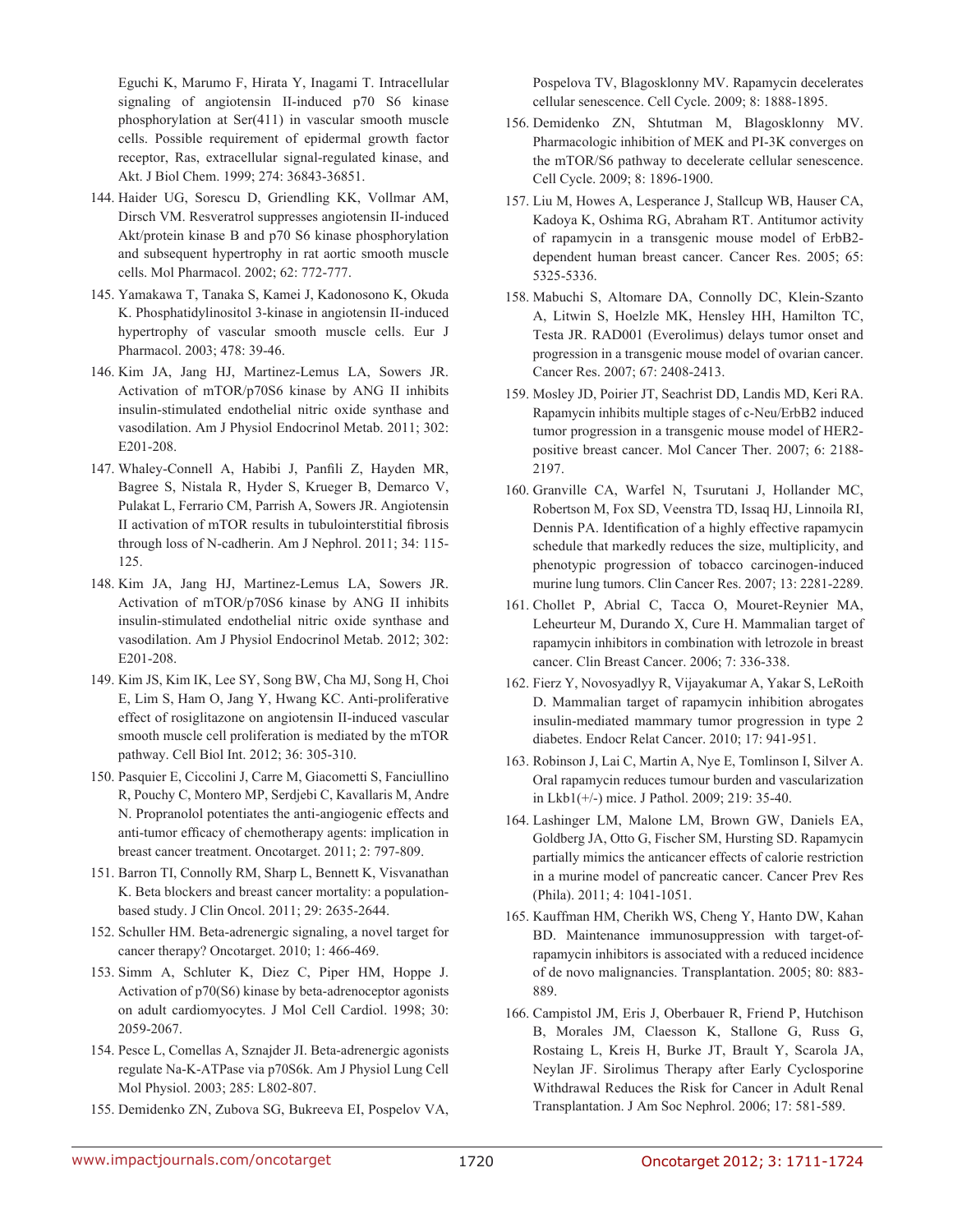- 167. Stallone G, Schena A, Infante B, Di Paolo S, Loverre A, Maggio G, Ranieri E, Gesualdo L, Schena FP, Grandaliano G. Sirolimus for Kaposi's sarcoma in renal-transplant recipients. N Engl J Med. 2005; 352: 1317-1323.
- 168. Blagosklonny MV. Prevention of cancer by inhibiting aging. Cancer Biol Ther. 2008; 7: 1520-1524.
- 169. Blagosklonny MV. Rapalogs in cancer prevention: Antiaging or anticancer? Cancer Biol Ther. 2012; 13: 1349- 1354.
- 170. Mercier I, Camacho J, Titchen K, Gonzales DM, Quann K, Bryant KG, Molchansky A, Milliman JN, Whitaker-Menezes D, Sotgia F, Jasmin JF, Schwarting R, Pestell RG, Blagosklonny MV, Lisanti MP. Caveolin-1 and accelerated host aging in the breast tumor microenvironment: chemoprevention with rapamycin, an mTOR inhibitor and anti-aging drug. Am J Pathol. 2012; 181: 278-293.
- 171. Dowling RJ, Zakikhani M, Fantus IG, Pollak M, Sonenberg N. Metformin inhibits mammalian target of rapamycindependent translation initiation in breast cancer cells. Cancer Res. 2007; 67: 10804-10812.
- 172. Kalender A, Selvaraj A, Kim SY, Gulati P, Brule S, Viollet B, Kemp BE, Bardeesy N, Dennis P, Schlager JJ, Marette A, Kozma SC, Thomas G. Metformin, independent of AMPK, inhibits mTORC1 in a rag GTPase-dependent manner. Cell Metab. 2010; 11: 390-401.
- 173. Ben Sahra I, Regazzetti C, Robert G, Laurent K, Le Marchand-Brustel Y, Auberger P, Tanti JF, Giorgetti-Peraldi S, Bost F. Metformin, independent of AMPK, induces mTOR inhibition and cell-cycle arrest through REDD1. Cancer Res. 2011; 71: 4366-4372.
- 174. Anisimov VN, Egormin PA, Bershtein LM, Zabezhinskii MA, Piskunova TS, Popovich IG, Semenchenko AV. Metformin decelerates aging and development of mammary tumors in HER-2/neu transgenic mice. Bull Exp Biol Med. 2005; 139: 721-723.
- 175. Anisimov VN, Piskunova TS, Popovich IG, Zabezhinski MA, Tyndyk ML, Egormin PA, Yurova MV, Rosenfeld SV, Semenchenko AV, Kovalenko IG, Poroshina TE, Berstein LM. Gender differences in metformin effect on aging, life span and spontaneous tumorigenesis in 129/Sv mice. Aging (Albany NY). 2010; 2: 945-958.
- 176. Anisimov VN, Egormin PA, Piskunova TS, Popovich IG, Tyndyk ML, Yurova MN, Zabezhinski MA, Anikin IV, Karkach AS, Romanyukha AA. Metformin extends life span of HER-2/neu transgenic mice and in combination with melatonin inhibits growth of transplantable tumors in vivo. Cell Cycle. 2010; 9: 188-197.
- 177. Blagosklonny MV. Metformin and sex: Why suppression of aging may be harmful to young male mice. Aging (Albany NY). 2010; 2: 897-899.
- 178. Anisimov VN. Metformin for aging and cancer prevention. Aging (Albany NY). 2010; 2: 760-774.
- 179. Anisimov VN, Berstein LM, Popovich IG, Zabezhinski MA, Egormin PA, Piskunova TS, Semenchenko AV,

Tyndyk ML, Yurova MN, Kovalenko IG, Poroshina TE. If started early in life, metformin treatment increases life span and postpones tumors in female SHR mice. Aging (Albany NY). 2011; 3: 148-157.

- 180. Memmott RM, Mercado JR, Maier CR, Kawabata S, Fox SD, Dennis PA. Metformin prevents tobacco carcinogen- induced lung tumorigenesis. Cancer Prev Res (Phila). 2010; 3: 1066-1076.
- 181.vEngelman JA, Cantley LC. Chemoprevention meets glucose control. Cancer Prev Res (Phila). 2010; 3: 1049- 1052.
- 182. Menendez JA, Cufi S, Oliveras-Ferraros C, Vellon L, Joven J, Vazquez-Martin A. Gerosuppressant metformin: less is more. Aging (Albany NY). 2011; 3: 348-362.
- 183. Berstein LM. Metformin, insulin, breast cancer and more. Future Oncol. 2009; 5: 309-312.
- 184. Anisimov VN. Metformin for aging and cancer prevention. Aging (Albany NY). 2010; 2: 760-774.
- 185. Berstein LM. Modern approach to metabolic rehabilitation of cancer patients: biguanides (phenformin and metformin) and beyond. Future Oncol. 2010; 6: 1313-1323.
- 186. He X, Esteva FJ, Ensor J, Hortobagyi GN, Lee MH, Yeung SC. Metformin and thiazolidinediones are associated with improved breast cancer-specific survival of diabetic women with HER2+ breast cancer. Ann Oncol. 2011.
- 187. Koch L. Cancer: Long-term use of metformin could protect against breast cancer. Nat Rev Endocrinol. 2010; 6: 356.
- 188. Pollak M. Metformin and other biguanides in oncology: advancing the research agenda. Cancer Prev Res (Phila). 2010; 3: 1060-1065.
- 189. Martin-Castillo B, Vazquez-Martin A, Oliveras-Ferraros C, Menendez JA. Metformin and cancer: doses, mechanisms and the dandelion and hormetic phenomena. Cell Cycle. 2010; 9: 1057-1064.
- 190. Zhang ZJ, Zheng ZJ, Kan H, Song Y, Cui W, Zhao G, Kip KE. Reduced risk of colorectal cancer with metformin therapy in patients with type 2 diabetes: a meta-analysis. Diabetes Care. 2011; 34: 2323-2328.
- 191. Gosmanova EO, Canada RB, Mangold TA, Rawls WN, Wall BM. Effect of metformin-containing antidiabetic regimens on all-cause mortality in veterans with type 2 diabetes mellitus. Am J Med Sci. 2008; 336: 241-247.
- 192. Del Barco S, Vazquez-Martin A, Cufi S, Oliveras-Ferraros C, Bosch-Barrera J, Joven J, Martin-Castillo B, Menendez JA. Metformin: multi-faceted protection against cancer. Oncotarget. 2011; 2: 896-917.
- 193. Pollak MN. Investigating metformin for cancer prevention and treatment: the end of the beginning. Cancer Discov. 2012; 2: 778-790.
- 194. Oliveras-Ferraros C, Cufi S, Vazquez-Martin A, Torres-Garcia VZ, Del Barco S, Martin-Castillo B, Menendez JA. Micro(mi)RNA expression profile of breast cancer epithelial cells treated with the anti-diabetic drug metformin: induction of the tumor suppressor miRNA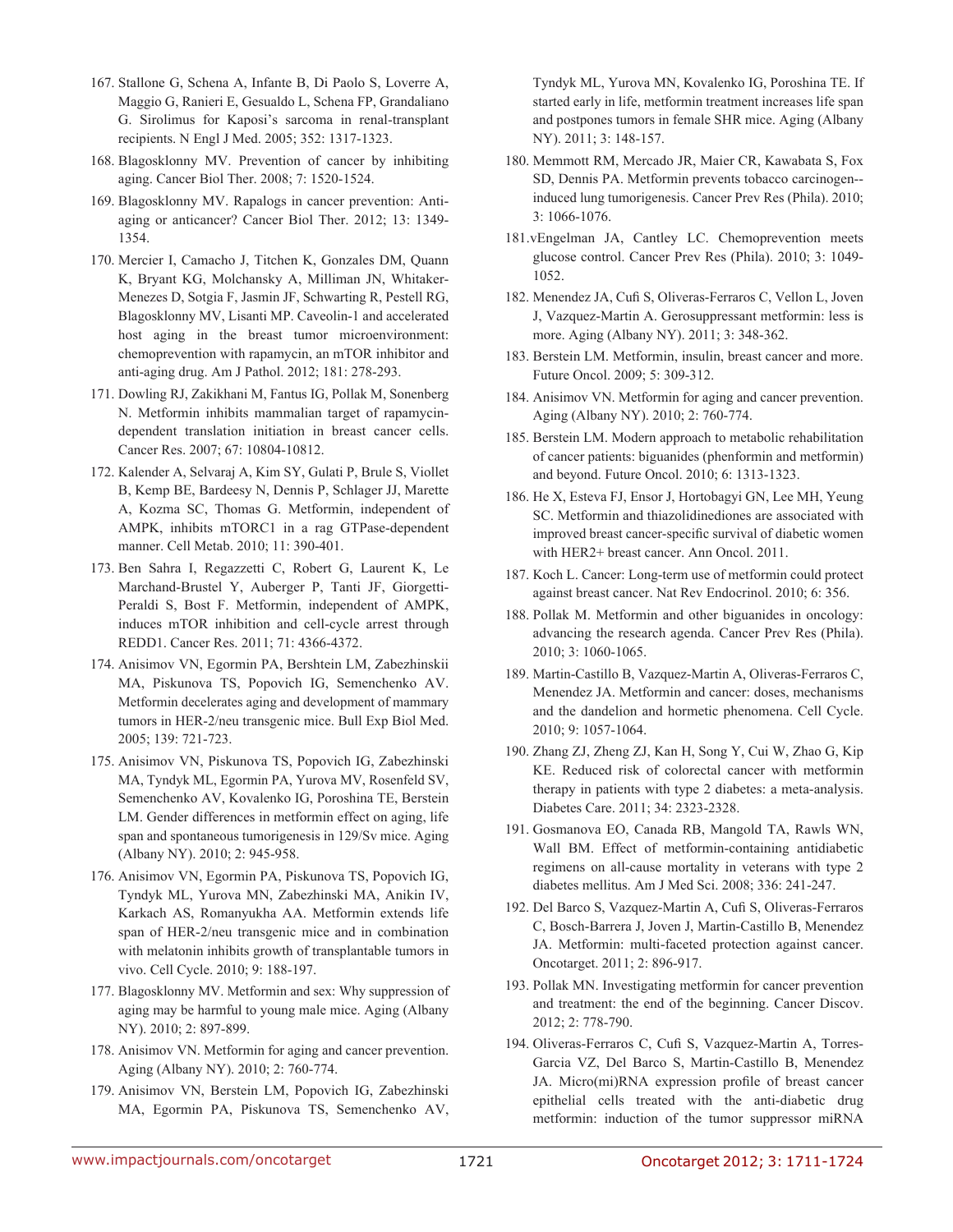let-7a and suppression of the TGFbeta-induced oncomiR miRNA-181a. Cell Cycle. 2011; 10: 1144-1151.

- 195. Liu B, Fan Z, Edgerton SM, Yang X, Lind SE, Thor AD. Potent anti-proliferative effects of metformin on trastuzumab-resistant breast cancer cells via inhibition of erbB2/IGF-1 receptor interactions. Cell Cycle. 2011; 10: 2959-2966.
- 196. Vazquez-Martin A, Oliveras-Ferraros C, Cufi S, Martin-Castillo B, Menendez JA. Metformin activates an ataxia telangiectasia mutated (ATM)/Chk2-regulated DNA damage-like response. Cell Cycle. 2011; 10: 1499-1501.
- 197. Mashhedi H, Blouin MJ, Zakikhani M, David S, Zhao Y, Bazile M, Birman E, Algire C, Aliaga A, Bedell BJ, Pollak M. Metformin abolishes increased tumor (18)F-2-fluoro-2 deoxy-D-glucose uptake associated with a high energy diet. Cell Cycle. 2011; 10: 2770-2778.
- 198. Goodwin PJ, Stambolic V. Obesity and insulin resistance in breast cancer--chemoprevention strategies with a focus on metformin. Breast. 1012; 20 Suppl 3: S31-35.
- 199. Ye J, Keller JN. Regulation of energy metabolism by inflammation: a feedback response in obesity and calorie restriction. Aging (Albany NY). 2010; 2: 361-368.
- 200. Choudhury M, Jonscher KR, Friedman JE. Reduced mitochondrial function in obesity-associated fatty liver: SIRT3 takes on the fat. Aging (Albany NY). 2011; 3: 175- 178.
- 201. Barzilai N, Huffman DM, Muzumdar RH, Bartke A. The critical role of metabolic pathways in aging. Diabetes. 2012; 61: 1315-1322.
- 202. Einstein FH, Fishman S, Muzumdar RH, Yang XM, Atzmon G, Barzilai N. Accretion of visceral fat and hepatic insulin resistance in pregnant rats. Am J Physiol Endocrinol Metab. 2008; 294: E451-455.
- 203. Huffman DM, Barzilai N. Role of visceral adipose tissue in aging. Biochim Biophys Acta. 2009; 1790: 1117-1123.
- 204. Vucenik I, Stains JP. Obesity and cancer risk: evidence, mechanisms, and recommendations. Ann N Y Acad Sci. 2012; 1271: 37-43.
- 205. Katzmarzyk PT, Reeder BA, Elliott S, Joffres MR, Pahwa P, Raine KD, Kirkland SA, Paradis G. Body mass index and risk of cardiovascular disease, cancer and all-cause mortality. Can J Public Health. 2012; 103: 147-151.
- 206. Lamming DW, Ye L, Katajisto P, Goncalves MD, Saitoh M, Stevens DM, Davis JG, Salmon AB, Richardson A, Ahima RS, Guertin DA, Sabatini DM, Baur JA. Rapamycininduced insulin resistance is mediated by mTORC2 loss and uncoupled from longevity. Science. 335: 1638-1643.
- 207. Blagosklonny MV. Rapamycin-induced glucose intolerance: Hunger or starvation diabetes. Cell Cycle. 2011; 10: 4217- 4224.
- 208. Fontana L, Klein S, Holloszy J. Effects of long-term calorie restriction and endurance exercise on glucose tolerance, insulin action, and adipokine production. Age (Dordr). 2010; 32: 97-108.
- 209. Blagosklonny MV. Once again on rapamycin-induced insulin resistance and longevity: despite of or owing to. Aging (Albany NY). 2012; 4: 350-358.
- 210. Sakaguchi M, Isono M, Isshiki K, Sugimoto T, Koya D, Kashiwagi A. Inhibition of mTOR signaling with rapamycin attenuates renal hypertrophy in the early diabetic mice. Biochem Biophys Res Commun. 2006; 340: 296-301.
- 211. Kolosova NG, Muraleva NA, Zhdankina AA, Stefanova NA, Fursova AZ, Blagosklonny MV. Prevention of agerelated macular degeneration-like retinopathy by rapamycin in rats. Am J Pathol. 181: 472-477.
- 212. Waksman R, Pakala R, M.S. B, et al. Oral rapamycin inhibits growth of atherosclerotic plaque in apoE knock-out mice. Cardiovasc Radiat Med. 2003; 4: 34-38.
- 213. Pakala R, Stabile E, Jang GJ, Clavijo L, Waksman R. Rapamycin attenuates atherosclerotic plaque progression in apolipoprotein E knockout mice: inhibitory effect on monocyte chemotaxis. J Cardiovasc Pharmacol. 2005; 46: 481-486.
- 214. Keogh A, Richardson M, Ruygrok P, Spratt P, Galbraith A, O'Driscoll G, Macdonald P, Esmore D, Muller D, Faddy S. Sirolimus in de novo heart transplant recipients reduces acute rejection and prevents coronary artery disease at 2 years: a randomized clinical trial. Circulation. 2004; 110: 2694-2700.
- 215. Rodriguez AE, Granada JF, Rodriguez-Alemparte M, Vigo CF, Delgado J, Fernandez-Pereira C, Pocovi A, Rodriguez-Granillo AM, Schulz D, Raizner AE, Palacios I, O'neill W, Kaluza GL, Stone G, Investigators OI. Oral Rapamycin After Coronary Bare-Metal Stent Implantation to Prevent Restenosis The Prospective, Randomized Oral Rapamycin in Argentina (ORAR II) Study. J Am Coll Cardiol. 2006; 47: 1522-1529.
- 216. Piguet AC, Martins PJ, Kozma SC. Rapamycin impacts positively on longevity, despite glucose intolerance induction. J Hepatol. 2012; 57: 1368-1369.
- 217. Mattison JA, Roth GS, Beasley TM, Tilmont EM, Handy AM, Herbert RL, Longo DL, Allison DB, Young JE, Bryant M, Barnard D, Ward WF, Qi W, Ingram DK, de Cabo R. Impact of caloric restriction on health and survival in rhesus monkeys from the NIA study. Nature. 2012; 489: 318-321.
- 218. Anisimov VN, Zabezhinski MA, Popovich IG, Piskunova TS, Semenchenko AV, Tyndyk ML, Yurova MN, Rosenfeld SV, Blagosklonny MV. Rapamycin increases lifespan and inhibits spontaneous tumorigenesis in inbred female mice. Cell Cycle. 2011; 10: 4230-4236.
- 219. Packer LM, Rana S, Hayward R, O'Hare T, Eide CA, Rebocho A, Heidorn S, Zabriskie MS, Niculescu-Duvaz I, Druker BJ, Springer C, Marais R. Nilotinib and MEK inhibitors induce synthetic lethality through paradoxical activation of RAF in drug-resistant chronic myeloid leukemia. Cancer Cell. 2012; 20: 715-727.
- 220. Chandarlapaty S, Sawai A, Scaltriti M, Rodrik-Outmezguine V, Grbovic-Huezo O, Serra V, Majumder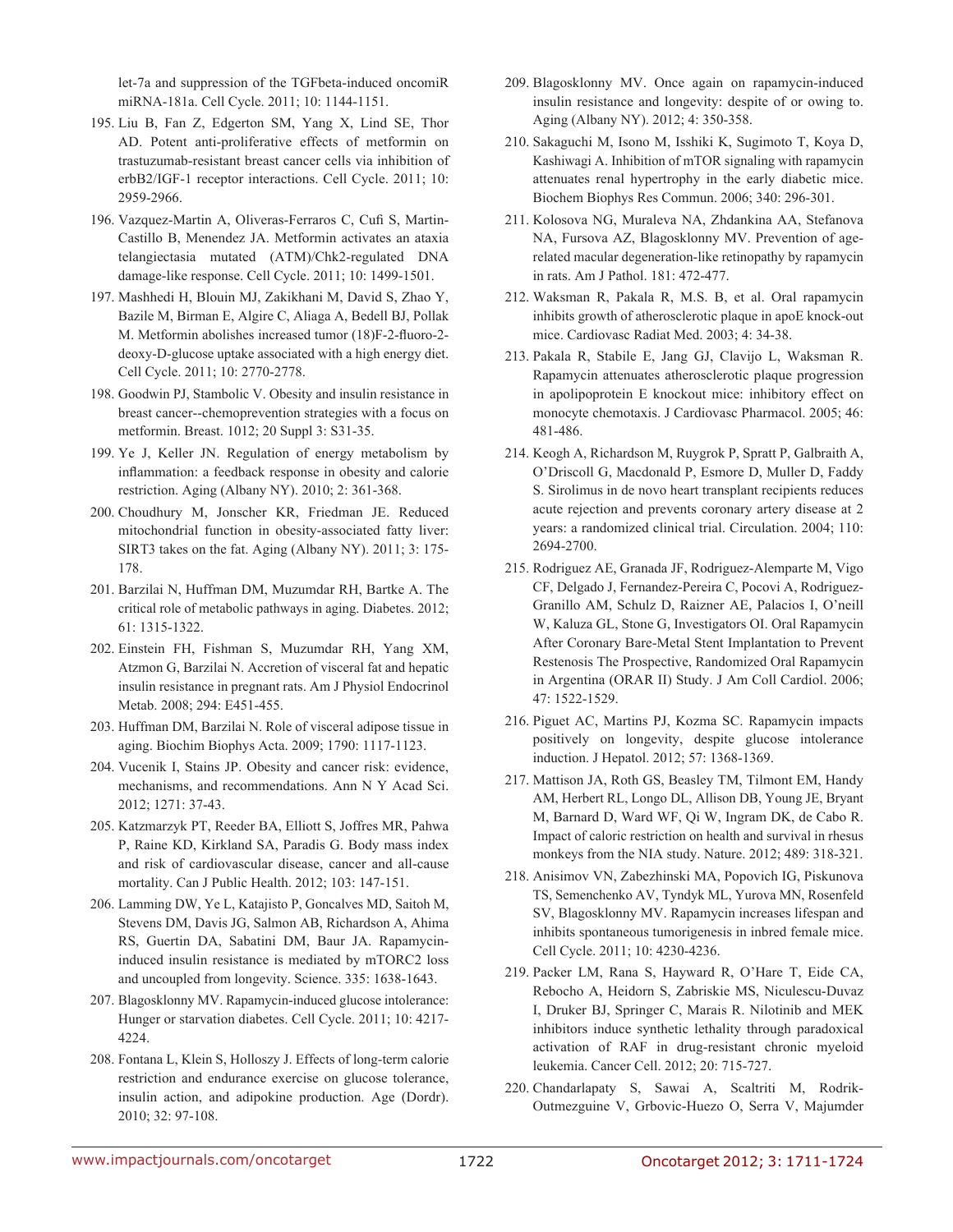PK, Baselga J, Rosen N. AKT inhibition relieves feedback suppression of receptor tyrosine kinase expression and activity. Cancer Cell. 2012; 19: 58-71.

- 221. Li L, Wang L, Wang Z, Ho Y, McDonald T, Holyoake TL, Chen W, Bhatia R. Activation of p53 by SIRT1 inhibition enhances elimination of CML leukemia stem cells in combination with imatinib. Cancer Cell. 2012; 21: 266-281.
- 222. Seigneuric R, Gobbo J, Colas P, Garrido C. Targeting cancer with peptide aptamers. Oncotarget. 2011; 2: 557- 561.
- 223. Yu M, Tannock IF. Targeting tumor architecture to favor drug penetration: a new weapon to combat chemoresistance in pancreatic cancer? Cancer Cell. 2012; 21: 327-329.
- 224. Yang Y, Shaffer AL, 3rd, Emre NC, Ceribelli M, Zhang M, Wright G, Xiao W, Powell J, Platig J, Kohlhammer H, Young RM, Zhao H, Xu W, Buggy JJ, Balasubramanian S, Mathews LA et al. Exploiting synthetic lethality for the therapy of ABC diffuse large B cell lymphoma. Cancer Cell. 2012; 21: 723-737.
- 225. Maraver A, Fernandez-Marcos PJ, Herranz D, Canamero M, Munoz-Martin M, Gomez-Lopez G, Mulero F, Megias D, Sanchez-Carbayo M, Shen J, Sanchez-Cespedes M, Palomero T, Ferrando A, Serrano M. Therapeutic effect of gamma-secretase inhibition in KrasG12V-driven nonsmall cell lung carcinoma by derepression of DUSP1 and inhibition of ERK. Cancer Cell. 2012; 22: 222-234.
- 226. Chauhan D, Tian Z, Nicholson B, Kumar KG, Zhou B, Carrasco R, McDermott JL, Leach CA, Fulcinniti M, Kodrasov MP, Weinstock J, Kingsbury WD, Hideshima T, Shah PK, Minvielle S, Altun M et al. A small molecule inhibitor of ubiquitin-specific protease-7 induces apoptosis in multiple myeloma cells and overcomes bortezomib resistance. Cancer Cell. 2012; 22: 345-358.
- 227. Roberts NJ, Zhou S, Diaz LA, Jr., Holdhoff M. Systemic use of tumor necrosis factor alpha as an anticancer agent. Oncotarget. 2011; 2: 739-751.
- 228. Dienstmann R, Martinez P, Felip E. Personalizing therapy with targeted agents in non-small cell lung cancer. Oncotarget. 2011; 2: 165-177.
- 229. Yi T, Elson P, Mitsuhashi M, Jacobs B, Hollovary E, Budd TG, Spiro T, Triozzi P, Borden EC. Phosphatase inhibitor, sodium stibogluconate, in combination with interferon (IFN) alpha 2b: phase I trials to identify pharmacodynamic and clinical effects. Oncotarget. 2011; 2: 1155-1164.
- 230. Neznanov N, Komarov AP, Neznanova L, Stanhope-Baker P, Gudkov AV. Proteotoxic stress targeted therapy (PSTT): induction of protein misfolding enhances the antitumor effect of the proteasome inhibitor bortezomib. Oncotarget. 2011; 2: 209-221.
- 231. Rizell M, Cahlin C, Friman S, Hafstrom L, Lonn L, Olausson M, Lindner P. Impressive regression of primary liver cancer after treatment with sirolimus. Acta Oncol. 2005; 44: 496.
- 232. Grant S. Enhancing proteotoxic stress as an anticancer

strategy. Oncotarget. 2011; 2: 284-286.

- 233. Andre N, Abed S, Orbach D, Alla CA, Padovani L, Pasquier E, Gentet JC, Verschuur A. Pilot study of a pediatric metronomic 4-drug regimen. Oncotarget. 2011; 2: 960-965.
- 234. Luchenko VL, Salcido CD, Zhang Y, Agama K, Komlodi-Pasztor E, Murphy RF, Giaccone G, Pommier Y, Bates SE, Varticovski L. Schedule-dependent synergy of histone deacetylase inhibitors with DNA damaging agents in small cell lung cancer. Cell Cycle. 2011; 10: 3119-3128.
- 235. Blagosklonny MV, Bishop PC, Robey R, Fojo T, Bates SE. Loss of cell cycle control allows selective microtubuleactive drug-induced Bcl-2 phosphorylation and cytotoxicity in autonomous cancer cells. Cancer Res. 2000; 60: 3425- 3428.
- 236. Blagosklonny MV, Robey R, Bates S, Fojo T. Pretreatment with DNA-damaging agents permits selective killing of checkpoint-deficient cells by microtubule-active drugs. J Clin Invest. 2000; 105: 533-539.
- 237. Blagosklonny MV. Drug-resistance enables selective killing of resistant leukemia cells: exploiting of drug resistance instead of reversal. Leukemia. 1999; 13: 2031-2035.
- 238. Blagosklonny MV, Pardee AB. Exploiting cancer cell cycling for selective protection of normal cells. Cancer Res. 2001; 61: 4301-4305.
- 239. Blagosklonny MV, Darzynkiewicz Z. Cyclotherapy: protection of normal cells and unshielding of cancer cells. Cell Cycle. 2002; 1: 375-382.
- 240. Blagosklonny MV. Sequential activation and inactivation of G2 checkpoints for selective killing of p53-deficient cells by microtubule-active drugs. Oncogene. 2002; 21: 6249- 6254.
- 241. Carvajal D, Tovar C, Yang H, Vu BT, Heimbrook DC, Vassilev LT. Activation of p53 by MDM2 antagonists can protect proliferating cells from mitotic inhibitors. Cancer Res. 2005; 65: 1918-1924.
- 242. Rao B, van Leeuwen IM, Higgins M, Campbel J, Thompson AM, Lane DP, Lain S. Evaluation of an Actinomycin D/ VX-680 aurora kinase inhibitor combination in p53-based cyclotherapy. Oncotarget. 2010; 1: 639-650.
- 243. Apontes P, Leontieva OV, Demidenko ZN, Li F, Blagosklonny MV. Exploring long-term protection of normal human fibroblasts and epithelial cells from chemotherapy in cell culture. Oncotarget. 2011; 2: 222-233.
- 244. Darzynkiewicz Z. Novel strategies of protecting non-cancer cells during chemotherapy: are they ready for clinical testing? Oncotarget. 2011; 2: 107-108.
- 245. Cheok CF, Kua N, Kaldis P, Lane DP. Combination of nutlin-3 and VX-680 selectively targets p53 mutant cells with reversible effects on cells expressing wild-type p53. Cell Death Differ. 2010; 17: 1486-1500.
- 246. Safdie FM, Dorff T, Quinn D, Fontana L, Wei M, Lee C, Cohen P, Longo VD. Fasting and cancer treatment in humans: A case series report. Aging (Albany NY). 2009; 1: 988-1007.